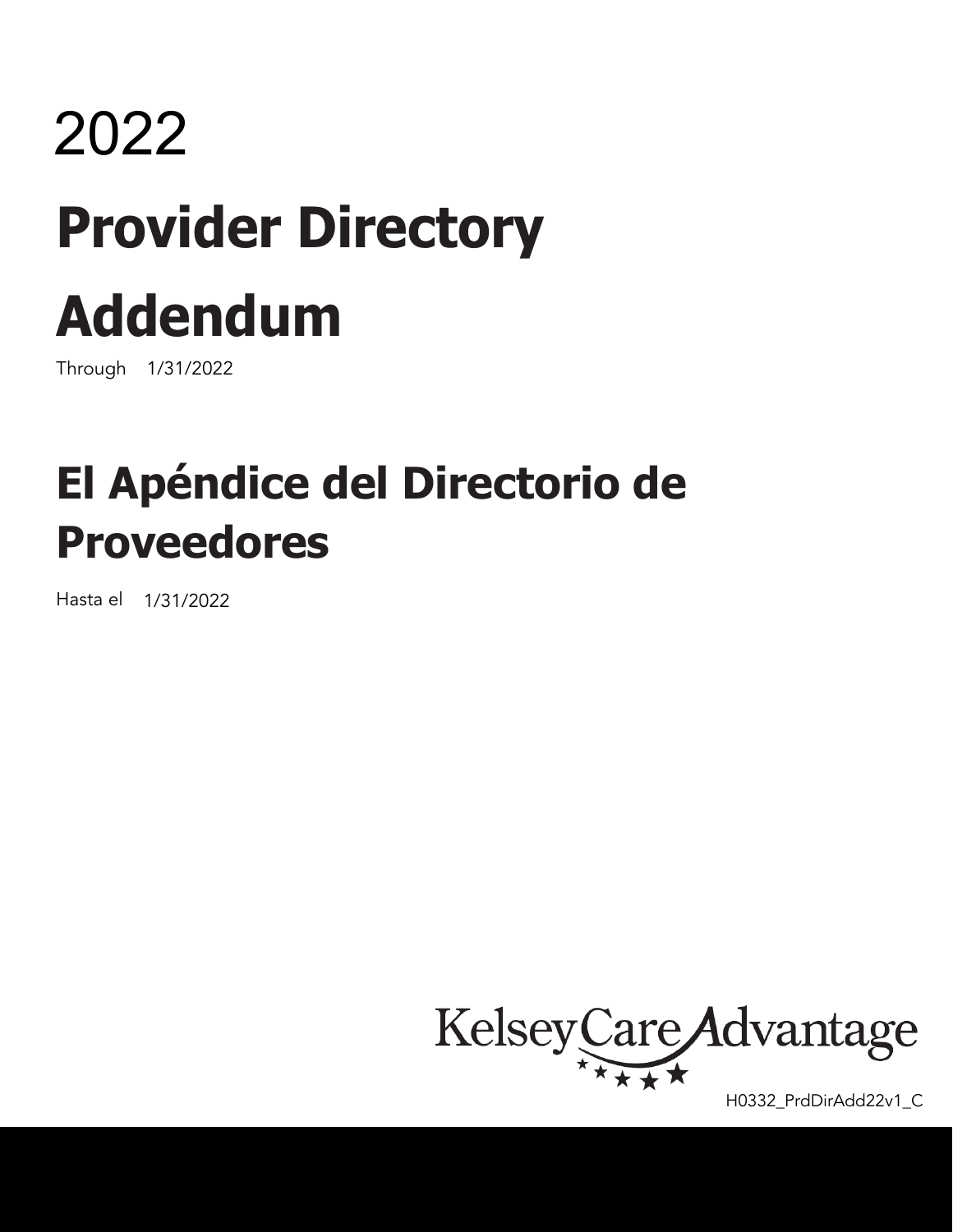## **KelseyCare Advantage HMO and HMO-POS Plan Provider Directory Addendum/ El Apéndice del Directorio de Proveedores**

This addendum provides a list of updates to KelseyCare Advantage's network providers.

This addendum includes updates as of [1/31/2022](http://www.kelseycareadvantage.com). Some network providers may have been added or removed from our network after this addendum was created. We do not guarantee that each provider is still accepting new members. To get the most up-to-date information about KelseyCare Advantage's network providers in your area, you can visit [www.kelseycareadvantage.com](http://www.kelseycareadvantage.com) or call our Member Service Department at 713-442- CARE (2273) or toll-free at 1-866-535-8343 for additional information. From October 1 through March 31, hours are 8:00 a.m. to 8:00 p.m., seven days a week. Messaging service used on weekends, after hours, and on federal holidays. From April 1 through September 30, hours are 8:00 a.m. to 8:00 p.m., Monday through Friday. Messaging service used on weekends, after hours, and on federal holidays. (TTY users should call 711).

KelseyCare Advantage is offered by KS Plan Administrators, LLC, a Medicare Advantage HMO with a Medicare contract. Enrollment in KelseyCare Advantage depends on contract renewal.

ATTENTION: If you speak a language other than English, language assistance services, free of charge, are available to you. Call 1-866-535-8343 (TTY: 711).

We can also give you information in Braille, in large print or other alternate formats, upon request.

Este apéndice proporciona una lista de cambios a proveedores de la red de KelseyCare Advantage.

Este apéndice incluye actualizaciones a partir del [1/31/2022](http://www.kelseycareadvantage.com). Es posible que se hayan agregado o eliminado algunos proveedores de nuestra red después de que se haya impreso este directorio. No garantizamos que cada proveedor aun est*é* aceptando nuevos miembros. Para obtener la informaci*ó*n m*á*s actualizada acerca de los proveedores de la red de KelseyCare Advantage en su *á*rea, usted puede visitar [www.kelseycareadvantage.com](http://www.kelseycareadvantage.com) o llamar a nuestro departamento de Servicios para Miembros al 713-442- CARE (2273), o a la l*í*nea gratuita 1-866-535-8343. Del 1 de octubre al 31 de marzo, el horario es de 8:00 a.m. a 8:00 p.m., siete d*í*as a la semana. El servicio de mensajería se usa los fines de semana, fuera de horario y en días feriados nacionales. Del 1 de abril al 30 de septiembre, el horario es de 8:00 a.m. a 8:00 p.m., de lunes a viernes. El servicio de mensajería se usa los fines de semana, fuera de horario y en días feriados nacionales. (Los usuarios de TTY deben llamar al 711).

KelseyCare Advantage es ofrecido por KS Plan Administrators LLC, un plan Medicare Advantage HMO que tiene un contrato con Medicare. La inscripci*ó*n en KelseyCare Advantage depende de la renovaci*ó*n del contrato.

ATENCI*Ó*N: si habla espa*ñ*ol, tiene a su disposici*ó*n servicios gratuitos de asistencia ling*üí*stica. Llame al 1- 866-535-8343 (TTY: 711).

Tambi*é*n podemos proporcionarle informaci*ó*n en braille, en tama*ñ*o de letra grande o en otros formatos alternativos, si lo solicita. We can also give you information in Braille, in large print or other alternate formats, upon request.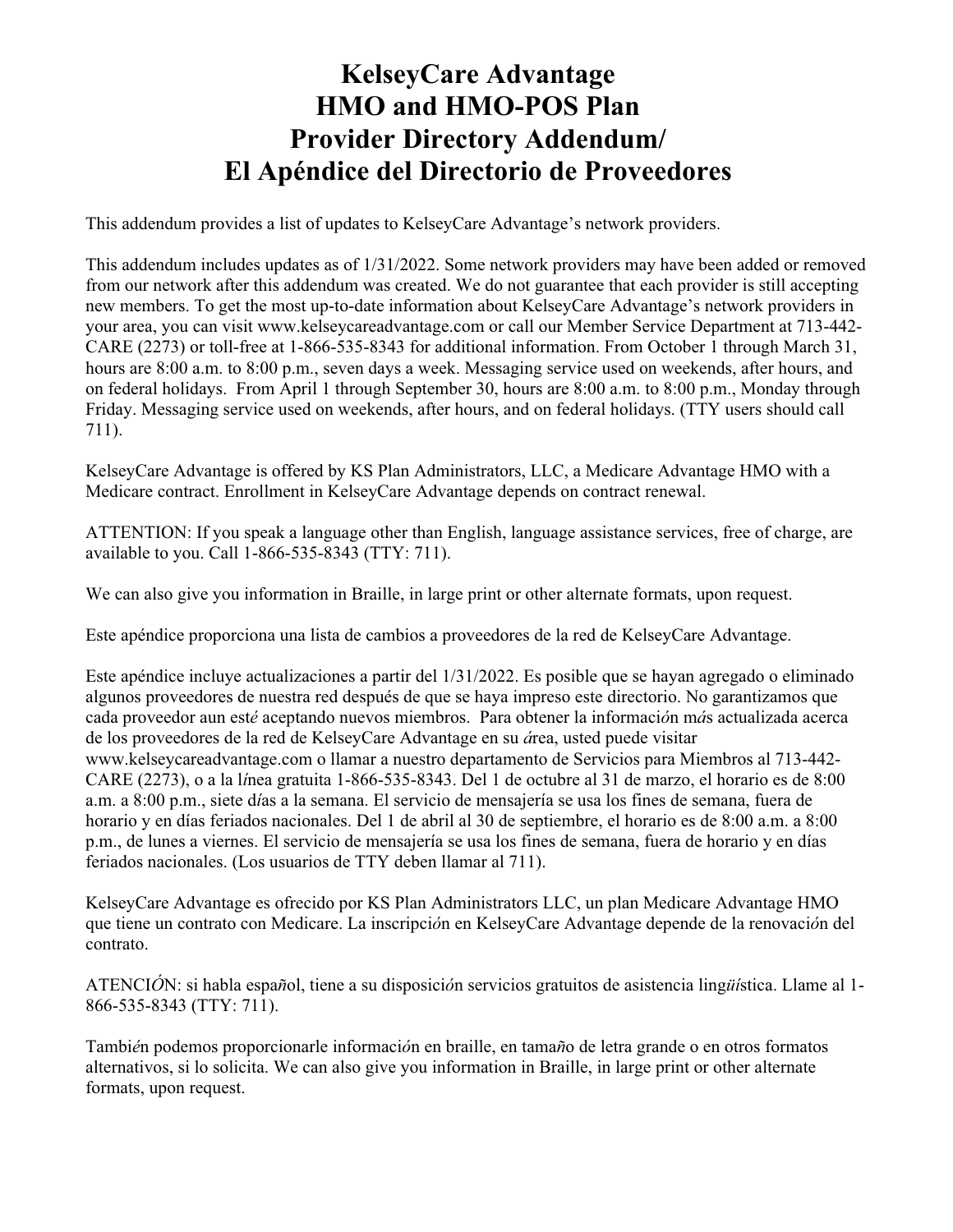## **Table of Contents**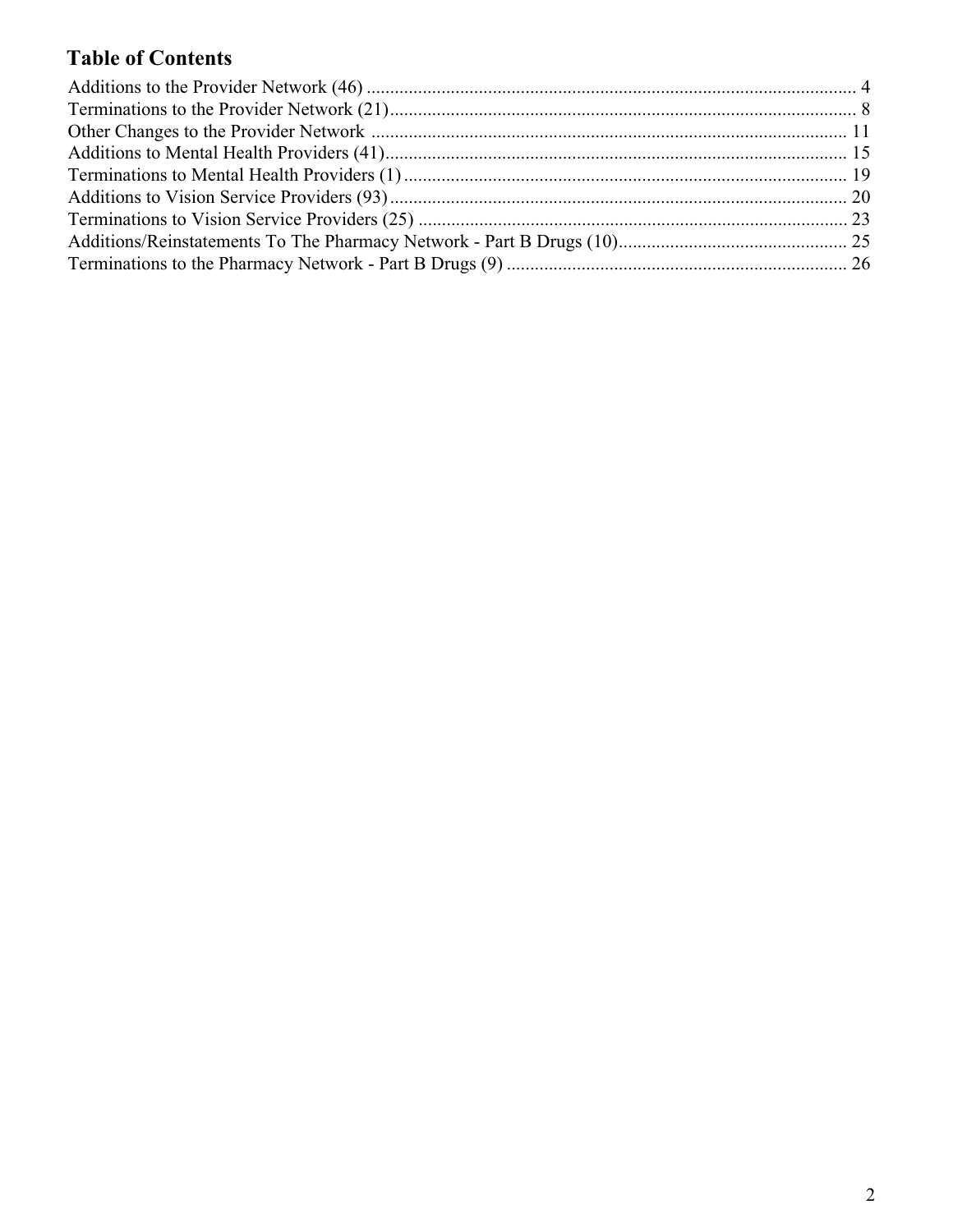## **Tabla de Contenidos**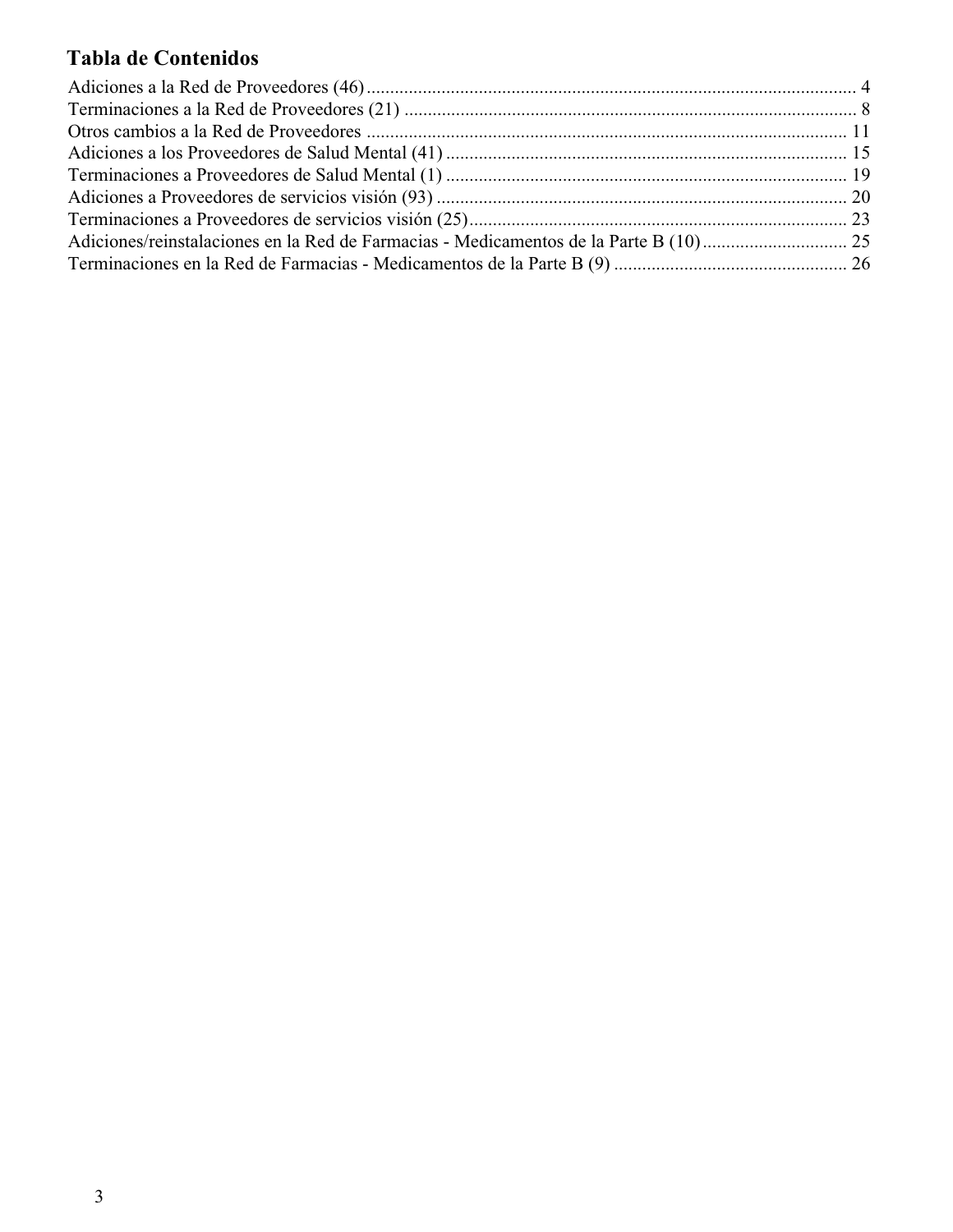**Allergy/Immunology Alergia/Inmunología**

#### **1/20/2022 County 1/20/2022 Condado**

*City of Houston Ciudad de Houston*

#### **Texas Allergy Group. PLLC**

17203 Red Oak Drive Ste 101 Houston, TX 77090 (281) 886-7440

Thoedore K Lee, MD◆

**Cardiothoracic Surgery Cirugía cardiotorácica**

**1/20/2022 County 1/20/2022 Condado**

*City of Houston Ciudad de Houston*

#### **Texas Heart Institute**

6770 Bertner Avenue Ste C-350 Houston, TX 77030 (713) 798-8501

Marc Moon, MD

**Colon and Rectal Surgery Cirugía de Colon y Rectal**

> **1/20/2022 County 1/20/2022 Condado**

#### *City of Houston Ciudad de Houston*

**Haas ColoRectal & Urology Group**

6560 Fannin St Ste 1404 Houston, TX 77030 (713) 441-5155

Rachel J Ellsworth, MD◆

<span id="page-4-0"></span>*City of Webster Ciudad de Webster*

#### **Clear Lake Specialties PA**

600 N Kobayashi Rd Suite 208 Webster, TX 77598 (281) 724-8180

Maamoun A Harmouch, MD◆

**Dermatology Dermatología**

**1/20/2022 County 1/20/2022 Condado**

*City of Houston Ciudad de Houston*

**Heights Dermatology**

2120 Ashland St Houston, TX 77008 (713) 864-2659

Tejas D Desai, DO◆

**Endocrinology, Diabetes & Metabolism Endocrinología, Diabetes y Metabolismo**

> **1/20/2022 County 1/20/2022 Condado**

*City of Houston Ciudad de Houston*

**Methodist Academic Medicine Associates**

6550 Fannin, Suite 1101 Houston, TX 77030 (713) 441-4451

Samaneh Dowlatshahi, MD◆

**Family Medicine Medicina familiar**

**1/20/2022 County 1/20/2022 Condado**

*City of Houston Ciudad de Houston*

#### **Kelsey-Seybold Berthelsen Main Campus**

2727 West Holcombe Blvd Houston, TX 77025 (713) 442-0000

Annette Li, MD Sachin S Shah, DO

#### **Kelsey-Seybold Clinic Memorial City**

929 Gessner Road, Suite 1450 Houston, TX 77024 (713) 442-5200

Suhani Patel, MD

#### **Medicorp, PA**

720 E Tidwell Rd Houston, TX 77022 (713) 691-0035

Mark Alquiza, MD◆

#### **Medicorp, PA**

1315 ST Joseph Pkwy Houston, TX 77002 (832) 366-1305

Kathleen Berger, MD◆ Miriam Renteria, MD◆

#### **Gastroenterology Gastroenterología**

#### **1/20/2022 County 1/20/2022 Condado**

*City of Lake Jackson Ciudad de Lake Jackson*

**Digestive & Liver Center, PA**

109 Parking Way Street Lake Jackson, TX 77566 (979) 292-0033

Mizam M Meah, MD

**General Surgery Cirugía general**

**1/20/2022 County 1/20/2022 Condado**

- Medicaid Provider/Proveedor de Medicaid
	- Spanish Speaking/Se Habla Español
- ◆ Current Patients Only/Solo Pacientes Actuales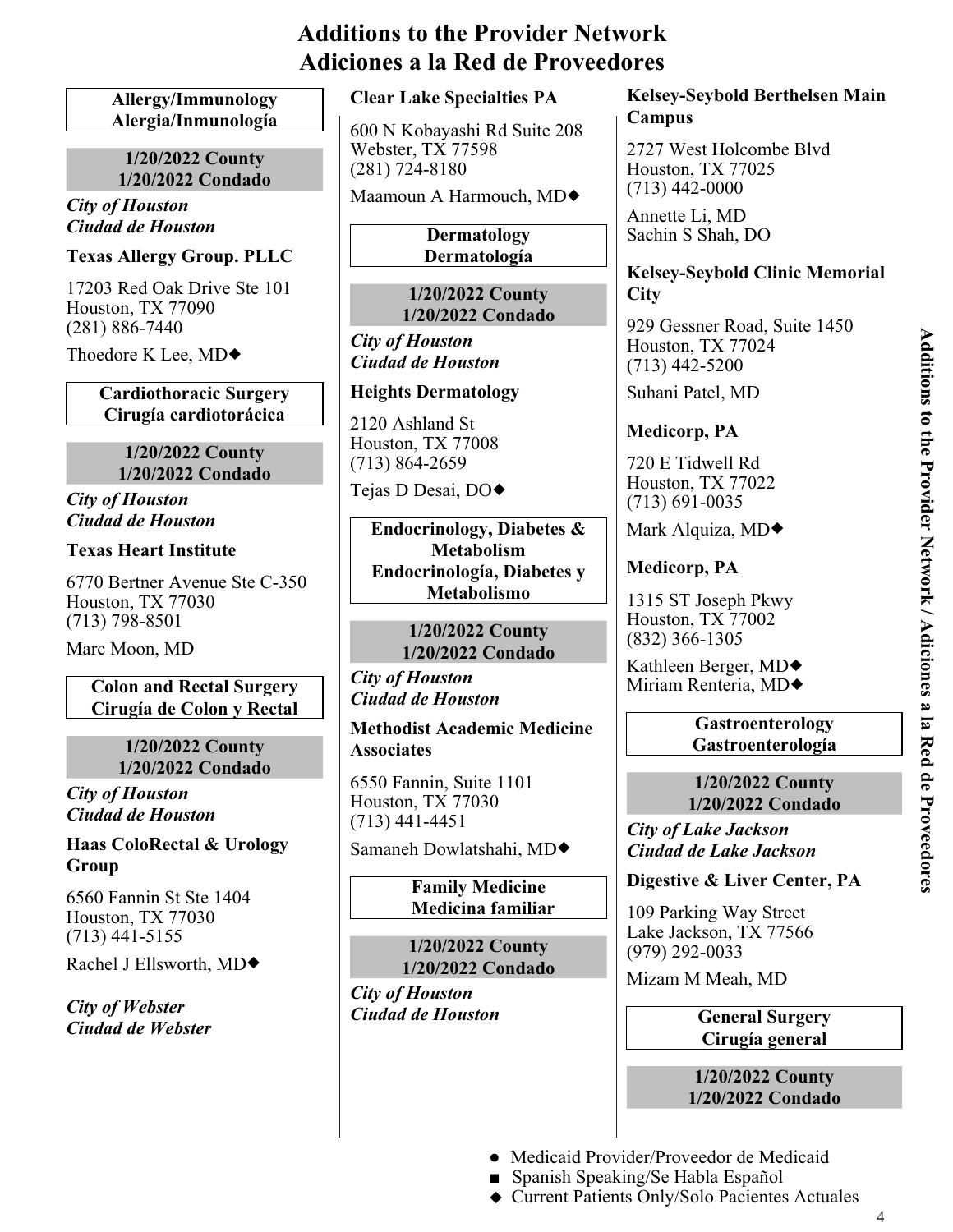## **Additions to the Provider Network Adiciones a la Red de Proveedores**

*City of Houston Ciudad de Houston*

#### **Kelsey-Seybold Clinic Memorial City**

929 Gessner Road, Suite 1450 Houston, TX 77024 (713) 442-5200

Saif F Hassan, MD

#### **TMHPO Surgery Department**

6550 Fannin, Suite 1501 Houston, TX 77030 (713) 441-5141

Timothy J Sehorn, MD◆

#### **Timothy J. Sehorn, MD PA**

6560 Fannin St., Suite 1160 Houston, TX 77030 (713) 790-9151

Timothy J Sehorn, MD◆

#### **Timothy J. Sehorn, MD PA**

6624 Fannin St., Suite 2400 Houston, TX 77030 (713) 797-9151

Timothy J Sehorn, MD◆

#### **UT Physicians The Davis Clinic**

929 Gessner Rd. Houston, TX 77024 (713) 464-6000

Tanyaradzwa M Kajese, MD◆

#### **Gynecology Oncology Oncología ginecológica**

#### **1/20/2022 County 1/20/2022 Condado**

*City of Shenandoah Ciudad de Shenandoah*

#### **Houston Methodist Obstetrics & Gynecology Associates**

17183 IH 45 South Suite 530 Shenandoah, TX 77385 (936) 270-4130

Behrouz Zand Zand, MD◆

**Gynecology, OB/GYN Ginecología, Obstetricia/Ginecología**

> **1/20/2022 County 1/20/2022 Condado**

*City of Houston Ciudad de Houston*

#### **UT Physicians Obstetrics and Gynecology Continuity Clinic**

6410 Fannin Street Suite 350 Houston, TX 77030 (832) 325-7200

Aya Mohr-Sasson, MD Rachel L Wiley, MD

#### *City of Sugar Land Ciudad de Sugar Land*

#### **Privia Medical Group Gulf Coast, PLLC (SW)**

14019 Southwest Fwy Ste 201 Sugar Land, TX 77478 (832) 804-8446

David G Galvan, MD Katherine Diase, MD Lauren K Swords, MD

#### **Hematology/Oncology Hematología/Oncología**

**1/20/2022 County 1/20/2022 Condado**

*City of Sugar Land Ciudad de Sugar Land*

#### **Texas Oncology**

1350 First Colony Blvd. Sugar Land, TX 77479 (281) 277-5200

Sabarina Ramanathan, MD◆

**Infectious Disease Enfermedades infecciosas**

> **1/20/2022 County 1/20/2022 Condado**

#### *City of Shenandoah Ciudad de Shenandoah*

**Methodist Academic Medicine Associates**

17189 IH 45 South Suite 505 Shenandoah, TX 77385 (936) 270-4400

Hana I Javaid, MD◆

#### **Internal Medicine Medicina interna**

#### **1/20/2022 County 1/20/2022 Condado**

*City of Houston Ciudad de Houston*

#### **Kelsey-Seybold Berthelsen Main Campus**

2727 West Holcombe Blvd Houston, TX 77025 (713) 442-0000

John Hanna, MD Mammen Maliakkal, MD Rahul Suresh, MD

#### **Kelsey-Seybold Clinic St Lukes Medical Tower**

6624 Fannin Houston, TX 77030 (713) 442-0000

Jonas Gunawan, MD

#### **Kelsey-Seybold Clinic-St. Luke's Medical Tower 19**

6624 Fannin 19th Floor Houston, TX 77030 (713) 442-0000

Sarah E Duong, MD

#### **Medicorp, PA**

6430 Hillcroft Houston, TX 77081 (832) 709-1515

Luwei Tao, MD◆

- Medicaid Provider/Proveedor de Medicaid
- Spanish Speaking/Se Habla Español
- ◆ Current Patients Only/Solo Pacientes Actuales
- 

5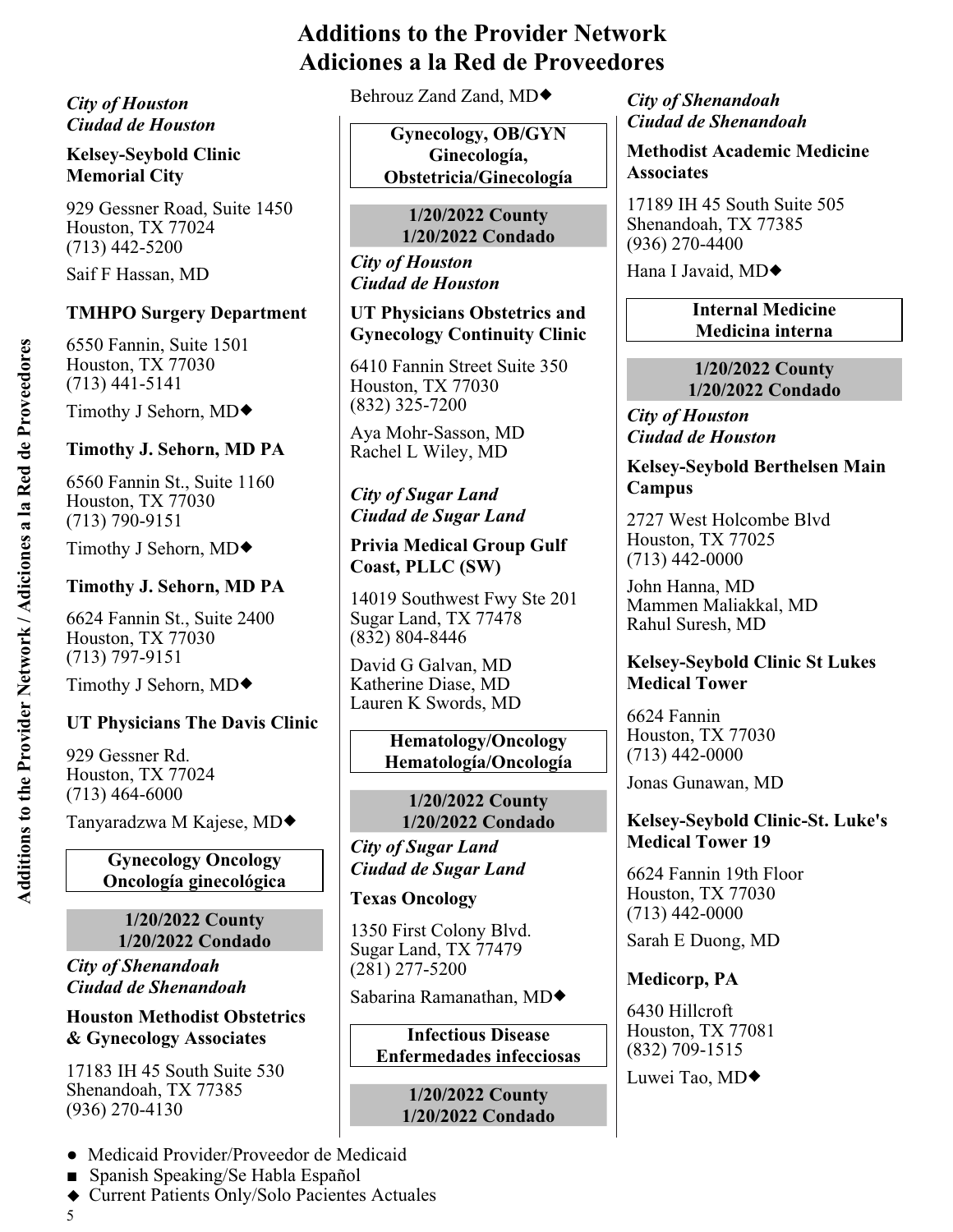## **Additions to the Provider Network Adiciones a la Red de Proveedores**

**Interventional Cardiology Cardiología Intervencionista**

> **1/20/2022 County 1/20/2022 Condado**

*City of Sugar Land Ciudad de Sugar Land*

#### **Kelsey-Seybold Fort Bend Medical and Diagnostic Center**

11555 University Blvd Sugar Land, TX 77478 (713) 442-9100

Quocdai Dochull Park, MD

#### **Kelsey-Seybold Fort Bend Medical and Diagnostic Center**

11555 University Blvd Sugar Land, TX 77478 (713) 442-9400

Quocdai Dochull Park, MD

**Nephrology / Nefrología**

**1/20/2022 County 1/20/2022 Condado**

*City of Houston Ciudad de Houston*

#### **Houston Nephrology Group dba Galen Care Partners LLC**

915 Gessener Ste 360 Houston, TX 77024 (713) 468-5440

Ibrahim N Dahbour, MD◆

#### **Optometry / Optometría**

#### **1/20/2022 County 1/20/2022 Condado**

*City of Houston Ciudad de Houston*

#### **Berkeley Eye Center**

8800 Katy Freeway Ste 107 Houston, TX 77024 (713) 827-8311

Kelsea V Skidmore, OD

#### **Kelsey-Seybold Clinic Spring Medical and Diagnostic Center**

15655 Cypress Woods Medical Drive Houston, TX 77014 (713) 442-1700

Lucero Christian Penaloza Artega, OD

#### **Lighthouse for the Blind of Houston**

3602 W Dallas St Houston, TX 77019 (713) 284-8494

Kia B Eldred, OD◆

**Orthopedic Surgery Cirugía ortopédica**

**1/20/2022 County 1/20/2022 Condado**

*City of Conroe Ciudad de Conroe*

**Surgical Specialist of Conroe, PLLC**

500 Medical Center Blvd 218 Conroe, TX 77304 (936) 756-2229

Davd M Dromsky, MD◆ Gregory J Elders, MD◆

**Physical Medicine and Rehabilitation Medician física y Rehabilitación**

> **1/20/2022 County 1/20/2022 Condado**

*City of Houston Ciudad de Houston*

**Kelsey-Seybold Clinic Cypress**

13105 Wortham Center Drive Houston, TX 77065 (713) 442-4000

Wesam S Mohamed, DO

#### **Podiatry / Podología**

#### **1/20/2022 County 1/20/2022 Condado**

*City of Houston Ciudad de Houston*

**Foot and Ankle Center of North Houston**

17215 Read Oak Dr Ste 102 Houston, TX 77090 (281) 444-4114

Roberto De Los Santos, DPM

#### **Kelsey-Seybold Berthelsen Meyerland**

560 Meyerland Plaza Mall Houston, TX 77096 (713) 442-3222

Rossie J Gomez, DPM

**Pulmonary Critical Care Medicine Medicina de cuidados críticos pulmonares**

#### **1/20/2022 County 1/20/2022 Condado**

*City of Houston Ciudad de Houston*

**Kelsey-Seybold Clinic Greater Heights**

1900 North Loop West 4th Floor Houston,  $TX$   $77018$ (713) 442-3800

Samim Jafri, MD

**Pulmonary Disease Enfermedad pulmonar**

#### **1/20/2022 County 1/20/2022 Condado**

*City of Houston Ciudad de Houston*

- Medicaid Provider/Proveedor de Medicaid
- Spanish Speaking/Se Habla Español
- ◆ Current Patients Only/Solo Pacientes Actuales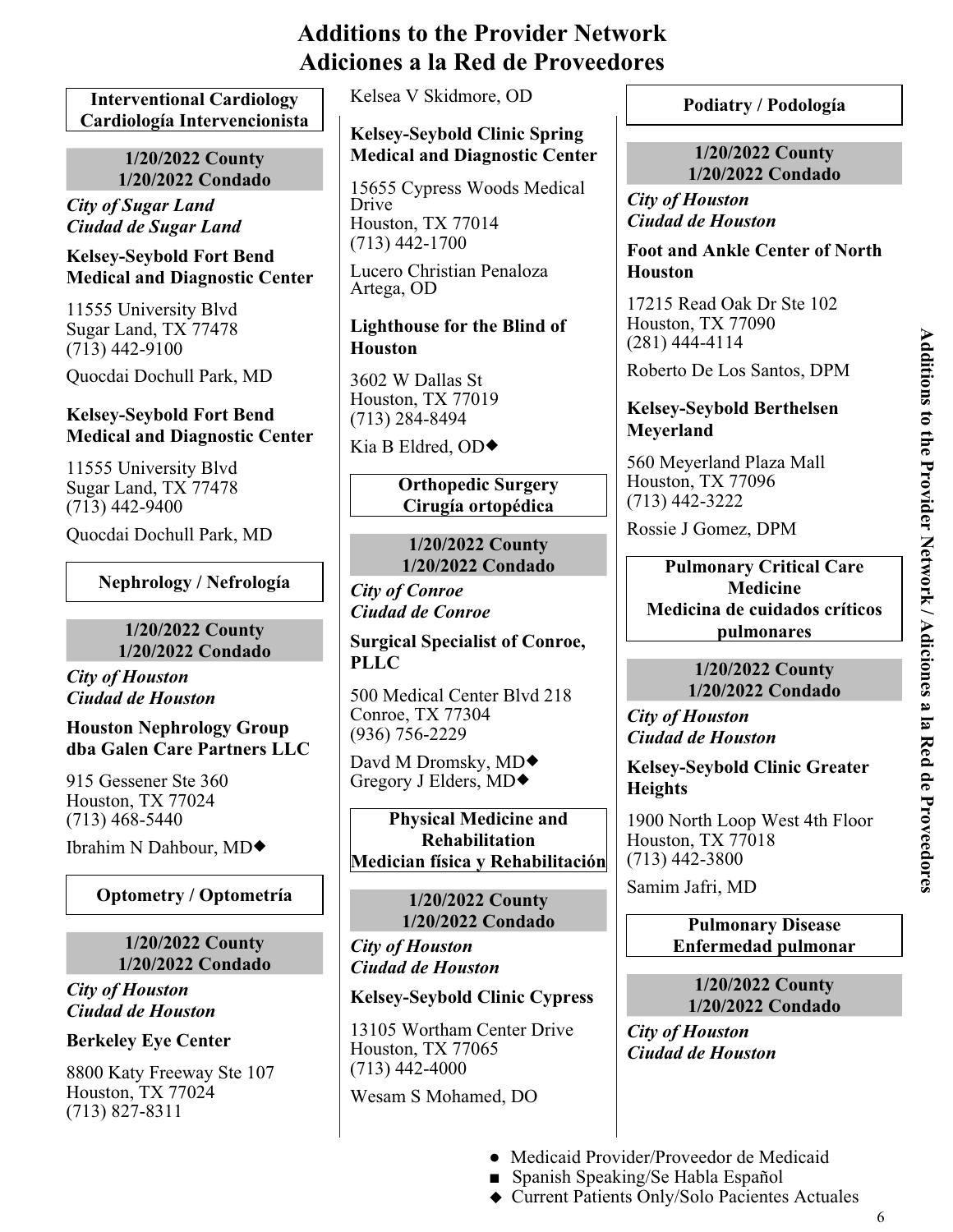## **Additions to the Provider Network Adiciones a la Red de Proveedores**

#### **Baylor Medicine at McNair - Pulmonary**

7200 Cambridge St. 8th Floor Ste 8 A Houston, TX 77030 (713) 798-2400

Javeryah Safi, MD

#### **Radiation Oncology Oncología Radioterápica**

#### **1/20/2022 County 1/20/2022 Condado**

#### *City of Houston Ciudad de Houston*

#### **Kelsey-Seybold Berthelsen Main Campus**

2727 West Holcombe Blvd Houston, TX 77025 (713) 442-0000

Mona V Sanghani, MD Scott W Barton, MD

#### *City of Webster Ciudad de Webster*

#### **Texas Oncology**

501 Medical Center Blvd. Webster, TX 77598 (281) 332-7505

Mirna Abboud, MD◆

**Surgery / Cirugía**

#### **1/20/2022 County 1/20/2022 Condado**

*City of Houston Ciudad de Houston*

#### **Memorial Hermann Physicians-MH Physicians**

10125 Katy Frwy Ste 106 Houston, TX 77024 (713) 338-5519

Tanyaradzwa M Kajese, MD◆

- Medicaid Provider/Proveedor de Medicaid
- Spanish Speaking/Se Habla Español
- ◆ Current Patients Only/Solo Pacientes Actuales
- 7

### **Urology / Urología**

#### **1/20/2022 County 1/20/2022 Condado**

*City of Houston Ciudad de Houston*

#### **Methodist Urology Associates**

6560 Fannin Suite 2100 Houston, TX 77030 (713) 441-6455

Kathleen C Kobashi, MD◆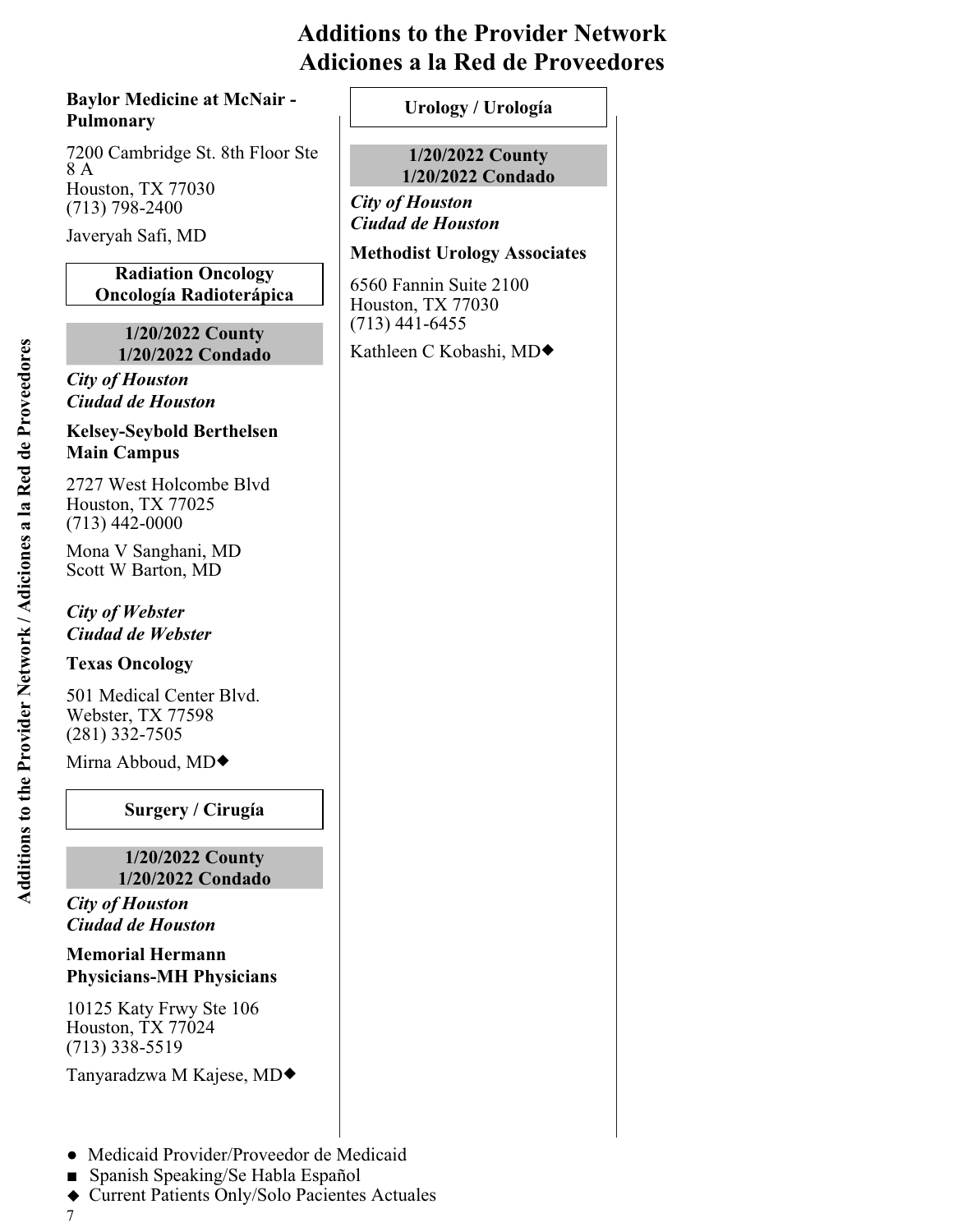## **Terminations to the Provider Network Terminaciones a la Red de Proveedores**

**Cardiology / Cardiología**

#### **1/20/2022 County 1/20/2022 Condado**

*City of Houston Ciudad de Houston*

#### **Baylor Cardiology**

6620 Main St., Suite 1225 Houston, TX 77030 (713) 798-2545

Bernardo Treistman, MD

#### **Baylor Cardiology**

7200 Cambridge St. Houston, TX 77030 (713) 798-2545

Hamid Afshar-Kharaghan, MD

#### **Hall Garcia Cardiology Associates**

6624 Fannin St., Suite 2480 Houston, TX 77030 (713) 529-5530

Bernardo Treistman, MD

#### **Leachman Cardiology Associates, PA**

6624 Fannin St., Suite 2780 Houston, TX 77030 (713) 790-9401

Zvonimir Krajcer, MD◆

**Critical Care Medicine Medicina de cuidados críticos**

#### **1/20/2022 County 1/20/2022 Condado**

*City of Houston Ciudad de Houston*

#### **UT Physicians at The Heights**

925 North Shepherd Drive Houston, TX 77008 (713) 486-7200

<span id="page-8-0"></span>Sara C Waters, MD

#### **Family Medicine Medicina familiar**

**1/20/2022 County 1/20/2022 Condado**

*City of Houston Ciudad de Houston*

#### **Donald Hearn, MD**

1140 Westmont Dr Ste 202 Houston, TX 77015 (281) 457-2236

Donald Hearn, MD◆

#### **Lilette Daumas, MD PA**

12755 Woodforest Blvd Houston, TX 77015 (713) 455-1306

Lilette Daumas Britsch, MD◆

#### **My Family Doctor**

1315 St. Joseph Pkwy Ste 1309 Houston, TX 77002 (832) 366-1305

Fannie Ramirez, MD◆

#### *City of Katy Ciudad de Katy*

#### **Kelsey-Seybold Clinic West Grand Parkway**

2510 W Grand Pkwy N Katy, TX 77449 (713) 442-4222

Sardar Khan, MD

*City of Kingwood Ciudad de Kingwood*

**ETCS Kingwood Primary Care - Daniels/Nunnery**

22710 Professional Dr., Suite 202 Kingwood, TX 77339 (281) 312-8521

Sharon Mendez, MD◆

**Female Pelvic Medicine & Reconstructive Surgery Medicina Pélvica Femenina y Cirugía Reconstructiva**

> **1/20/2022 County 1/20/2022 Condado**

*City of Houston Ciudad de Houston*

**TMH Physician Associates PLLC DBA Houston Methodist Obstetrics & Gynecology Associates**

2060 Space Park Drive, Suite 410 Houston, TX 77058 (832) 783-2330

Tristi Wood Muir, MD◆

#### **General Surgery Cirugía general**

#### **1/20/2022 County 1/20/2022 Condado**

*City of Houston Ciudad de Houston*

#### **TMH Physician Associates PLLC DBA TMHPO Surgery Department**

13300 Hargrave Road, Suite 450 Houston, TX 77070 (281) 737-4861

Robin Annette Skrine, MD◆

*City of Shenandoah Ciudad de Shenandoah*

#### **TMH Physician Associates PLLC DBA TMHPO Surgery Department**

17183 IH 45 South, Suite 330 Shenandoah, TX 77385 (936) 270-3660

Robin Annette Skrine, MD◆

**Gynecology, OB/GYN Ginecología, Obstetricia/Ginecología**

- Medicaid Provider/Proveedor de Medicaid
	- Spanish Speaking/Se Habla Español
- ◆ Current Patients Only/Solo Pacientes Actuales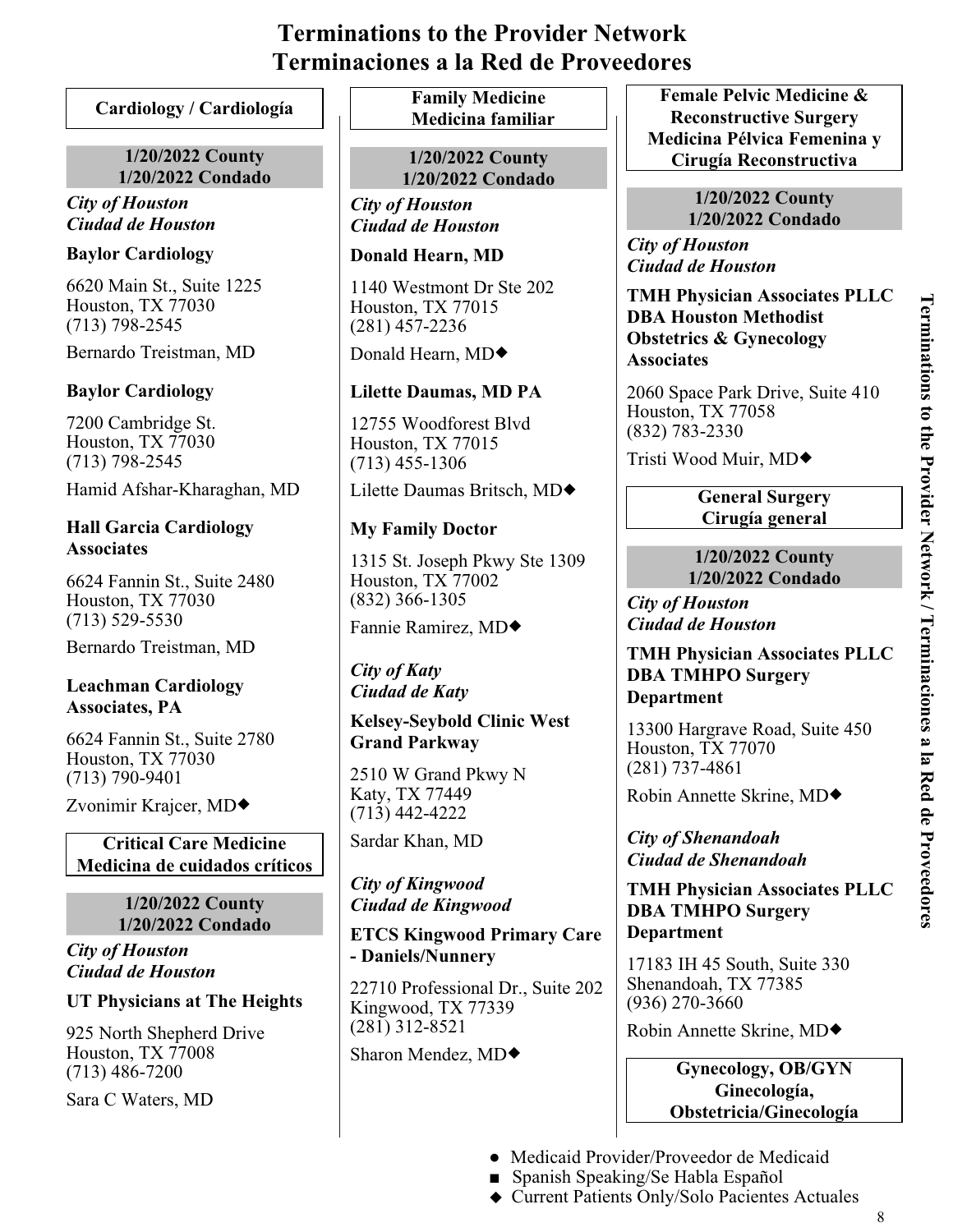## **Terminations to the Provider Network Terminaciones a la Red de Proveedores**

#### **1/20/2022 County 1/20/2022 Condado**

*City of Lake Jackson Ciudad de Lake Jackson*

#### **BSLMG Brazosport OB/Gyn**

210 Lake Road Suite 200 Lake Jackson, TX 77566 (979) 299-0011

Michael J DiClemente, MD

#### **Internal Medicine Medicina interna**

#### **1/20/2022 County 1/20/2022 Condado**

*City of Houston Ciudad de Houston*

#### **BSLMG Galleria Internal Medicine**

6363 San Felipe, Suite 150 Houston, TX 77057 (713) 972-8900

Joel S Kneitz, MD◆

#### **BSLMG Texas Medical Center Internal Medicine**

6624 Fannin, Suite 1240 Houston, TX 77030 (832) 355-5575

Joel S Kneitz, MD◆

#### **Kelsey-Seybold Clinic St Luke's Medical Tower**

6624 Fannin, 19th Floor Houston, TX 77030 (713) 442-0000

Hiba T Ali, MD

#### *City of Sugar Land Ciudad de Sugar Land*

#### **BSLMG Sugar Land Internal Medicine**

1327 Lake Pointe Pkwy, Suite 525

Sugar Land, TX 77478 (281) 637-7640

Joel S Kneitz, MD◆

#### *City of The Woodlands Ciudad de The Woodlands*

**Balakrishna R. Mangapuram, MD**

9004 Forest Crossing The Woodlands, TX 77381 (281) 364-6677

Balakrishna Mangapuram, MD◆

#### **Interventional Cardiology Cardiología Intervencionista**

#### **1/20/2022 County 1/20/2022 Condado**

*City of Houston Ciudad de Houston*

#### **UT Physicians Bayshore Multispecialty Clinic**

11477 Space Center Blvd. Houston, TX 77059 (713) 486-6325

Mohammad Madjid, MD◆

#### **Neurology / Neurología**

#### **1/20/2022 County 1/20/2022 Condado**

*City of The Woodlands Ciudad de The Woodlands*

#### **BSLMG Woodlands Hospital**

17200 St Luke's Way The Woodlands, TX 77384 (713) 986-6000

Ayesha Vohra, MD◆

#### **Podiatry / Podología**

#### **1/20/2022 County 1/20/2022 Condado**

*City of Houston Ciudad de Houston*

**Kelsey-Seybold Berthelsen Main Campus**

2727 West Holcombe Blvd Houston, TX 77025 (713) 442-0000

Roxanne P Toole, DPM

#### **Kelsey-Seybold Clinic Downtown At The Shops At Houston Center**

1200 McKinney St Ste 473 Houston, TX 77010 (713) 442-4700

Roxanne P Toole, DPM◆

#### **Kelsey-Seybold Clinic Spring Medical and Diagnostic Center**

15655 Cypress Woods Medical Drive Houston, TX 77014 (713) 442-1700

Roxanne P Toole, DPM

#### **Radiation Oncology Oncología Radioterápica**

#### **1/20/2022 County 1/20/2022 Condado**

*City of Houston Ciudad de Houston*

#### **Kelsey-Seybold Berthelsen Main Campus**

2727 West Holcombe Blvd Houston, TX 77025 (713) 442-0000

Mi K Ko, MD

*City of Humble Ciudad de Humble*

● Medicaid Provider/Proveedor de Medicaid

◆ Current Patients Only/Solo Pacientes Actuales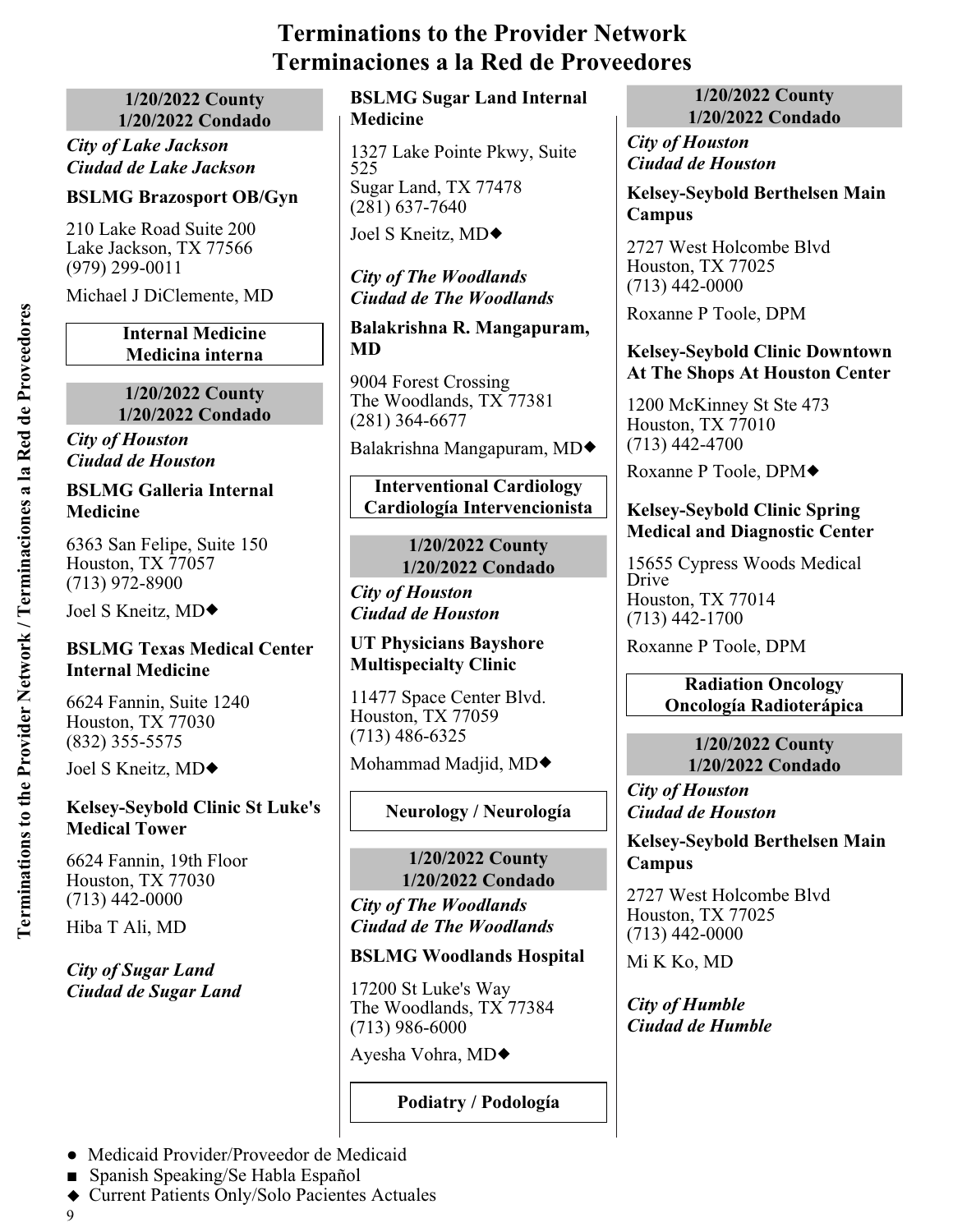## **Terminations to the Provider Network Terminaciones a la Red de Proveedores**

#### **Northwest Radiotherapy Association**

18960 Memorial North Humble, TX 77338 (281) 540-7905 Mi K Ko, MD

*City of Spring Ciudad de Spring*

#### **Northwest Radiotherapy Association**

920 Medical Complex Dr., Suite 100 Spring, TX 77380 (281) 364-5655

Mi K Ko, MD

**Urology / Urología**

**1/20/2022 County 1/20/2022 Condado**

*City of Houston Ciudad de Houston*

**Baylor McNair - Urology**

7200 Cambridge St., 10th Floor, Suite 10 B Houston, TX 77030 (713) 798-4001

Michael A Brooks, MD

**Vascular Surgery Cirugía vascular**

#### **1/20/2022 County 1/20/2022 Condado**

*City of Houston Ciudad de Houston*

#### **Baylor Vascular Surgery**

7200 Cambridge St. Houston, TX 77030 (713) 798-5700

Miguel Federico Montero, MD

Terminations to the Provider Network / Terminaciones a la Red de Proveedores **Terminations to the Provider Network / Terminaciones a la Red de Proveedores**

- Medicaid Provider/Proveedor de Medicaid
- Spanish Speaking/Se Habla Español
- ◆ Current Patients Only/Solo Pacientes Actuales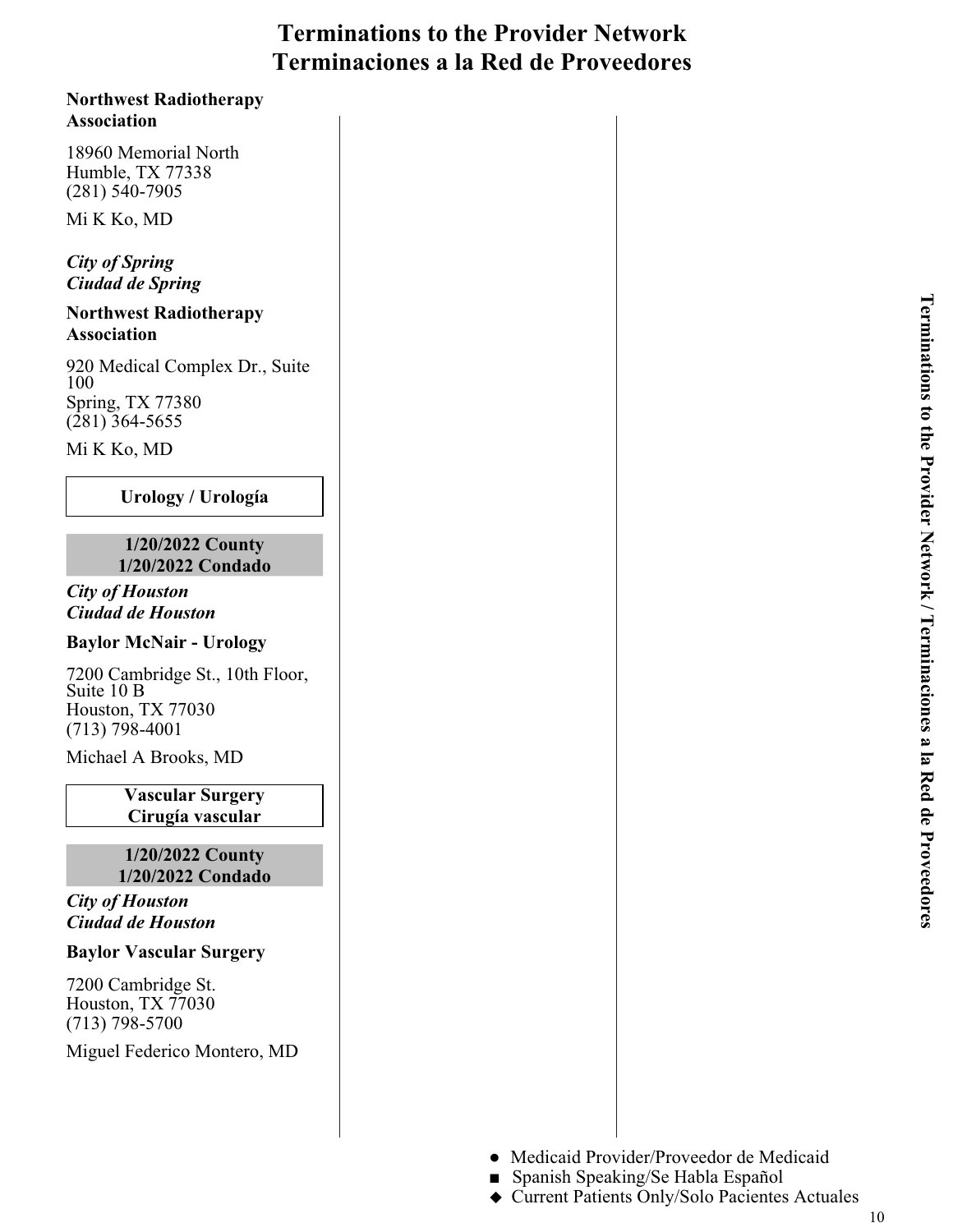#### **Cardiovascular Disease Enfermedad cardiovascular**

#### **1/20/2022 County 1/20/2022 Condado**

*City of Houston Ciudad de Houston*

**Center for Advanced Cardiology in Greater Heights**

#### *Phone Number Change/Cambio de número de teléfono*

1631 North Loop West Houston, TX 77008 (713) 864-2017

Rajiv Goswami, MD◆

#### **UT Physicians Multispecialty - The Heights**

#### *Location Added/Lugar Agregado*

925 North Shepherd Drive Houston, TX 77008 (713) 486-7200

Brittany M Owen, MD

### *City of Katy Ciudad de Katy*

#### **UT Physicians Multispecialty - Cinco Ranch**

#### *Location Added/Lugar Agregado*

23923 Cinco Ranch Boulevard Katy, TX 77494 (713) 486-5300

Brittany M Owen, MD

**Family Medicine Medicina familiar**

#### **1/20/2022 County 1/20/2022 Condado**

*City of Baytown Ciudad de Baytown*

### **Kelsey-Seybold Clinic Baytown**

*Location Termed/Lugar* 

6300 Garth Rd., Suite 200 Baytown, TX 77521 (713) 442-1240

Sheldon L Gaines, MD

*Location Termed/Lugar* 

560 Meyerland Plaza Mall HOUSTON, TX 77096

Courtney Siems Sutherland, MD

**Kelsey-Seybold Clinic Greater** 

*Location Added/Lugar Agregado*

Courtney Siems Sutherland, MD

**Kelsey-Seybold Clinic Gulfgate**

*Location Added/Lugar Agregado*

**Gastroenterology Gastroenterología**

**1/20/2022 County 1/20/2022 Condado**

1900 N Loop W., Ste 400 Houston, TX 77018 (713) 442-3800

520 Gulfgate Center Mall Houston, TX 77087 (713) 442-3700

Sheldon L Gaines, MD

*City of Houston Ciudad de Houston*

*Terminada*

(713) 442-3222

*City of Houston Ciudad de Houston*

**Heights**

*City of HOUSTON Ciudad de HOUSTON* **Kelsey-Seybold Clinic Meyerland Plaza**

*Terminada*

## **Gastroenterology Consultants PA**

#### *Location Added/Lugar Agregado*

2060 Space Park Dr., Suite 409 Houston, TX 77058 (281) 481-9400

Franz E Schneider, MD◆

#### **Gastroenterology Consultants PA**

#### *Location Added/Lugar Agregado*

444 Fm 1959 Rd., Suite A Houston, TX 77034 (281) 481-9400

Franz E Schneider, MD◆ Svetang V Desai, MD◆

#### **Gastroenterology Consultants PA**

#### *Location Termed/Lugar Terminada*

444 Fm 1959 Rd., Suite A Houston, TX 77034 (281) 481-9400

Svetang V Desai, MD◆

*City of Sugar Land Ciudad de Sugar Land*

#### **TMH Physician Associates PLLC DBA Methodist Academic Medicine Associates**

#### *Location Added/Lugar Agregado*

16651 Southwest Fwy Suite 250 Sugar Land, TX 77479 (281) 276-1960

Franz E Schneider, MD◆ Svetang V Desai, MD◆

#### **TMH Physician Associates PLLC DBA Methodist Academic Medicine Associates**

#### *Location Termed/Lugar Terminada*

16605 Southwest Fwy, Suite 335 Sugar Land, TX 77479 (281) 276-1960

Franz E Schneider, MD◆

- Medicaid Provider/Proveedor de Medicaid
- Spanish Speaking/Se Habla Español
- ◆ Current Patients Only/Solo Pacientes Actuales

<span id="page-11-0"></span>11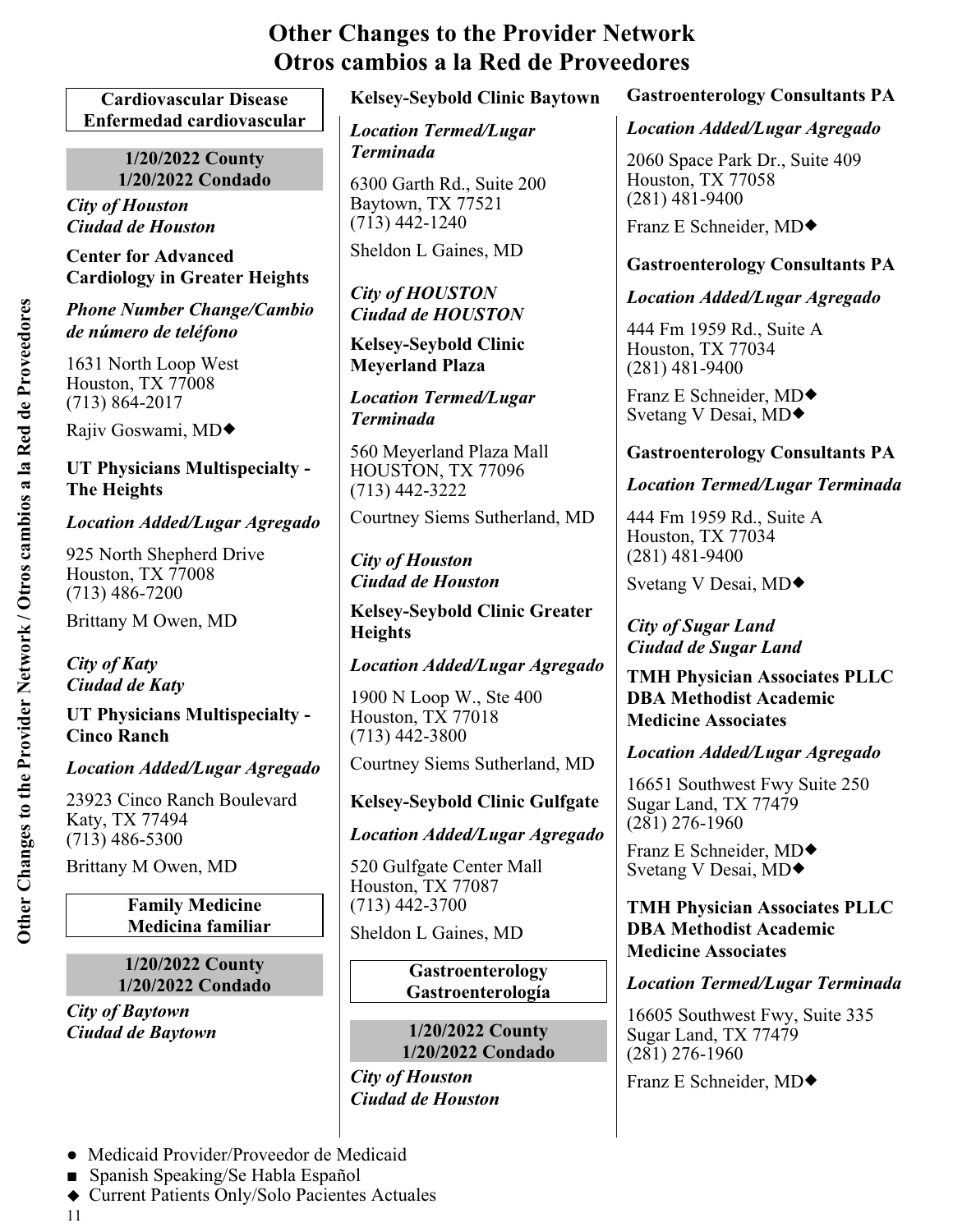**Gynecology, OB/GYN Ginecología, Obstetricia/Ginecología**

**1/20/2022 County 1/20/2022 Condado**

*City of Houston Ciudad de Houston*

**Baylor Medicine - Transition Medicine**

*Location Added/Lugar Agregado*

4430 Harrisburg Blvd. Houston, TX 77011 (713) 798-6333

Tara J Harris, MD

**Internal Medicine Medicina interna**

**1/20/2022 County 1/20/2022 Condado**

*City of HOUSTON Ciudad de HOUSTON*

**Kelsey-Seybold Clinic Meyerland Plaza**

*Location Added/Lugar Agregado*

560 Meyerland Plaza Mall HOUSTON, TX 77096 (713) 442-3222

Olethia E Chisolm, MD◆

*City of Houston Ciudad de Houston*

**Kelsey-Seybold Clinic Gulfgate**

*Location Added/Lugar Agregado*

520 Gulfgate Center Mall Houston, TX 77087 (713) 442-3700

Alex Thomas, DO

*City of Webster Ciudad de Webster*

**Kelsey-Seybold Clinic Clear Lake**

*Location Termed/Lugar Terminada*

1010 South Ponds Drive Webster, TX 77598 (713) 442-4300

Alex Thomas, DO

**Interventional Cardiology Cardiología Intervencionista**

> **1/20/2022 County 1/20/2022 Condado**

*City of Houston Ciudad de Houston*

**Center for Advanced Heart Failure**

*Location Termed/Lugar Terminada*

6400 Fannin St. Houston, TX 77030 (713) 704-4300

Angelo Nascimbene, MD

**Orthopedic Surgery Cirugía ortopédica**

**1/20/2022 County 1/20/2022 Condado**

*City of Baytown Ciudad de Baytown*

**TMH Physician Associates PLLC DBA TMHPO Orthopedics Department**

*Location Termed/Lugar Terminada*

4000 Garth Road, Suite 200 Baytown, TX 77521 (713) 441-9000

Pedro E Cosculluela, MD◆

*City of Bellaire Ciudad de Bellaire*

#### **UT Physicians Pediatric Orthopedics - Bellaire**

#### *Location Added/Lugar Agregado*

5420 West Loop South Suite 2300 Bellaire, TX 77401 (713) 486-7500

Gloria R Gogola, MD Lindsay M Crawford, MD Shiraz A Younas, MD Surya N Mundluru, MD Timothy C Borden, MD

*City of Houston Ciudad de Houston*

**Ironman Sports Medicine Institute - Memorial City**

*Location Added/Lugar Agregado*

929B Gessner Rd. Houston, TX 77024 (713) 486-1700

Lindsay M Crawford, MD

#### **Ironman Sports Medicine Institute - Memorial Clinic**

#### *Location Termed/Lugar Terminada*

929B Gessner Rd. Houston, TX 77024 (713) 486-1700

Shiraz A Younas, MD

#### **TMH Physician Associates PLLC DBA TMHPO Orthopedics Department**

#### *Location Added/Lugar Agregado*

6445 Main Street, Suite 2500 Houston, TX 77030 (713) 441-9000

Pedro E Cosculluela, MD◆

- Medicaid Provider/Proveedor de Medicaid
- Spanish Speaking/Se Habla Español
- ◆ Current Patients Only/Solo Pacientes Actuales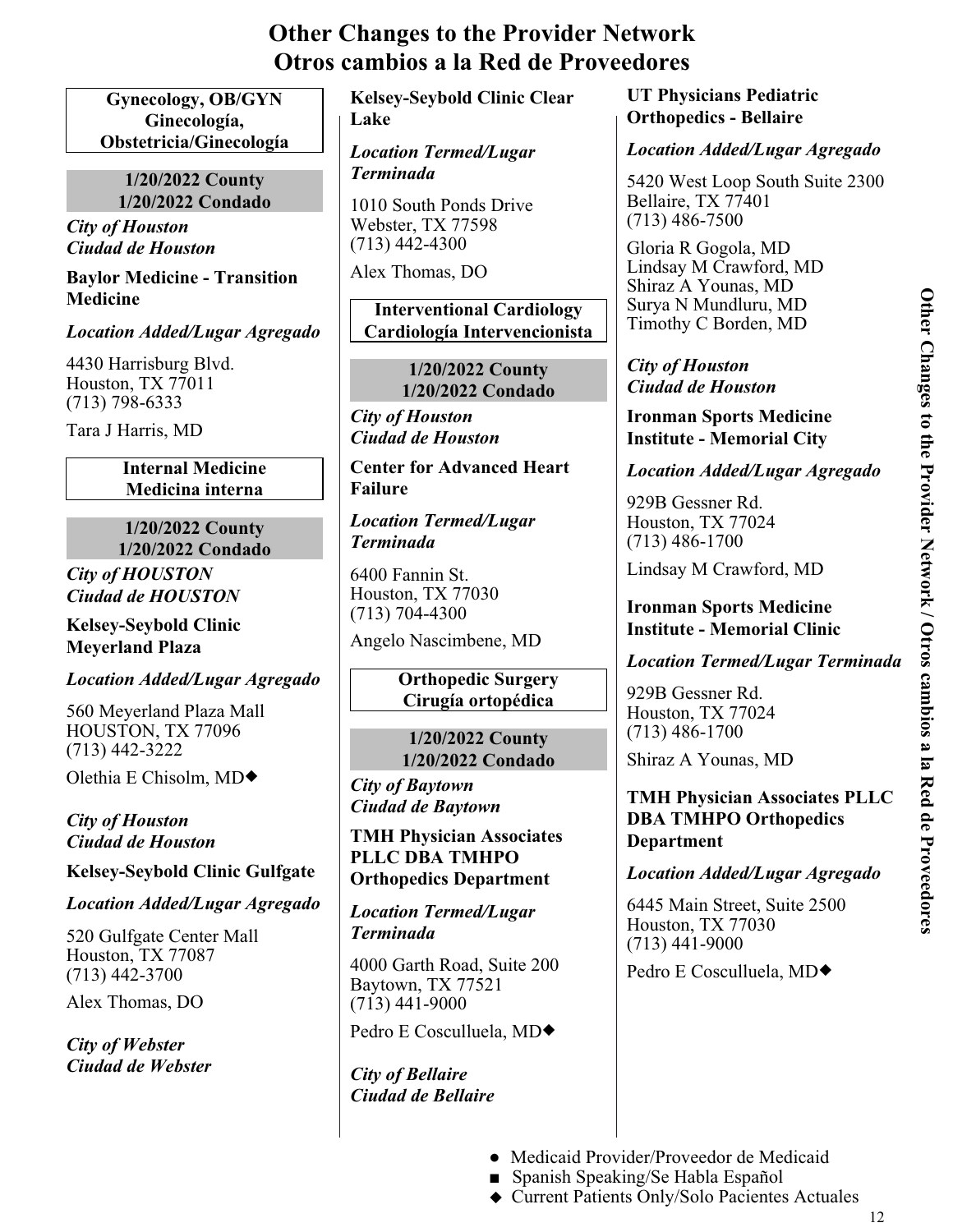#### **TMH Physician Associates PLLC DBA TMHPO Orthopedics Department**

#### *Location Termed/Lugar Terminada*

5505 West Loop South, Suite 100 Houston, TX 77081 (713) 441-9000

Pedro E Cosculluela, MD◆

#### **TMH Physician Associates PLLC DBA TMHPO Orthopedics Department**

#### *Location Added/Lugar Agregado*

18400 Katy Freeway Suite 200 Houston, TX 77094 (832) 522-8280

Pedro E Cosculluela, MD◆

#### **UT Physicians Orthopedics - Texas Medical Center**

#### *Location Added/Lugar Agregado*

6400 Fannin St., Suite 2250 Houston, TX 77030 (713) 486-7500

Gloria R Gogola, MD Timothy C Borden, MD

#### **UT Physicians Orthopedics at Ironman Sports Medicine Institute - Memorial City**

#### *Location Added/Lugar Agregado*

10125 Katy Freeway Suite 100 Houston, TX 77024 (713) 486-1700

Shiraz A Younas, MD

#### **UT Physicians Orthopedics at Ironman Sports Medicine Institute - TMC**

#### *Location Added/Lugar Agregado*

6400 Fannin Street Suite 1700 Houston, TX 77030 (713) 486-4880

● Medicaid Provider/Proveedor de Medicaid

- Spanish Speaking/Se Habla Español
- ◆ Current Patients Only/Solo Pacientes Actuales 13

Surya N Mundluru, MD

**UT Physicians Orthopedics at Ironman Sports Medicine Institute - Texas Medical Center**

#### *Location Added/Lugar Agregado*

6400 Fannin St. Houston, TX 77030 (713) 486-4880

Lindsay M Crawford, MD Shiraz A Younas, MD

*City of Katy Ciudad de Katy*

**UT Physicians Orthopedics - Katy**

#### *Location Added/Lugar Agregado*

23910 Katy Freeway Suite 201 Katy, TX 77494 (713) 486-9800

Gloria R Gogola, MD Surya N Mundluru, MD

#### **UT Physicians Orthopedics at Ironman Sports Medicine Institute - Texas Medical Center**

#### *Location Added/Lugar Agregado*

21222 Kingsland Blvd. Katy, TX 77450 (281) 344-1715

Surya N Mundluru, MD

*City of Pearland Ciudad de Pearland*

**UT Physicians Orthopedics - Pearland**

#### *Location Added/Lugar Agregado*

10905 Memorial Hermann Dr. Pearland, TX 77584 (713) 486-6000 Lindsay M Crawford, MD

*City of Sugar Land Ciudad de Sugar Land*

**UT Physicians Orthopedics - Sugar Land**

#### *Location Added/Lugar Agregado*

15035 Southwest Frwy Sugar Land, TX 77478 (713) 486-7000

Shiraz A Younas, MD

*City of The Woodlands Ciudad de The Woodlands*

**UT Physicians Orthopedics at Ironman Sports Medicine Institute - The Woodlands**

#### *Location Added/Lugar Agregado*

9305 Pinecroft Drive Suite 400 The Woodlands, TX 77380 (713) 486-8800

Timothy C Borden, MD

**Physical Medicine and Rehabilitation Medician física y Rehabilitación**

#### **1/20/2022 County 1/20/2022 Condado**

*City of Houston Ciudad de Houston*

**UT Physicians at TIRR Researcher Center**

#### *Location Termed/Lugar Terminada*

1333 Moursund St. 1st Floor Houston, TX 77030 (713) 500-5874

Ajai Sambasivan, MD◆

#### **Podiatry / Podología**

#### **1/20/2022 County 1/20/2022 Condado**

*City of Houston Ciudad de Houston*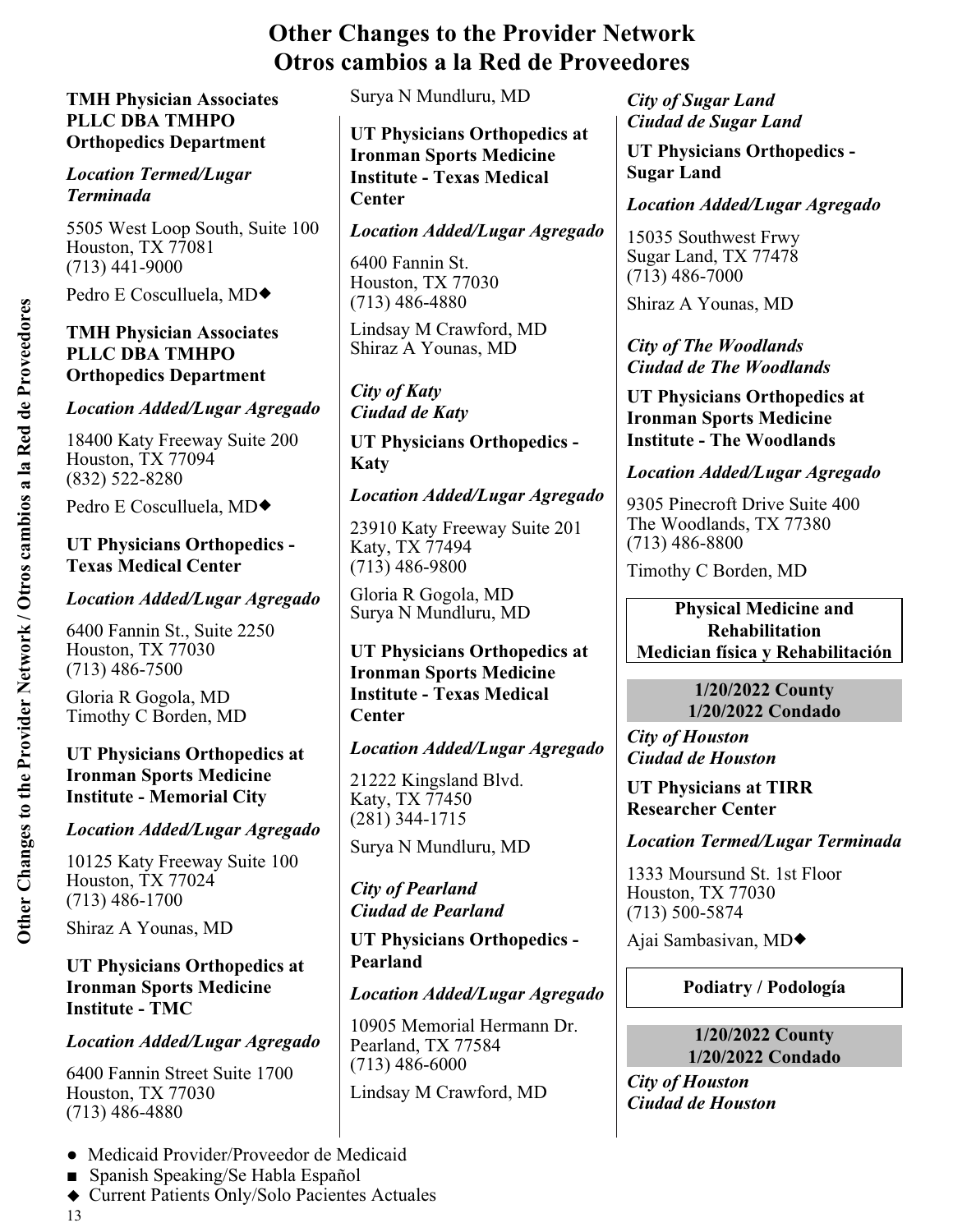#### **Kelsey-Seybold Clinic Downtown at the Shops**

#### *Location Added/Lugar Agregado*

1200 McKinney St Ste 473 Houston, TX 77010 (713) 442-4700

Rossie J Gomez, DPM

#### *City of Pearland Ciudad de Pearland*

#### **Kelsey-Seybold Clinic Pearland**

#### *Location Added/Lugar Agregado*

2515 Business Center Drive Pearland, TX 77584 (713) 442-7200

Rossie J Gomez, DPM

#### *City of Sugar Land Ciudad de Sugar Land*

#### **Kelsey-Seybold Fort Bend Medical and Diagnostic Center**

#### *Location Added/Lugar Agregado*

11555 University Blvd Sugar Land, TX 77478 (713) 442-9100

Rossie J Gomez, DPM

**Pulmonary Critical Care Medicine Medicina de cuidados críticos pulmonares**

> **1/20/2022 County 1/20/2022 Condado**

*City of Houston Ciudad de Houston*

#### **Kelsey-Seybold Clinic Cypress**

#### *Location Added/Lugar Agregado*

13105 Wortham Center Drive Houston, TX 77065 (713) 442-4000

Samim Jafri, MD

#### **Kelsey-Seybold Clinic Greater Heights**

#### *Location Added/Lugar Agregado*

1900 North Loop West 4th Floor Houston, TX 77018 (713) 442-3800

Samim Jafri, MD

#### **Kelsey-Seybold Clinic The Vintage**

#### *Location Added/Lugar Agregado*

10701 Vintage Preserve Pkwy Houston, TX 77070 (713) 442-1500 Samim Jafri, MD

#### **Surgery / Cirugía**

#### **1/20/2022 County 1/20/2022 Condado**

*City of Houston Ciudad de Houston*

**Kelsey-Seybold Clinic Cypress**

#### *Location Added/Lugar Agregado*

13105 Wortham Center Drive Houston, TX 77065 (713) 442-4000

Saif F Hassan, MD

- Medicaid Provider/Proveedor de Medicaid
- Spanish Speaking/Se Habla Español
- ◆ Current Patients Only/Solo Pacientes Actuales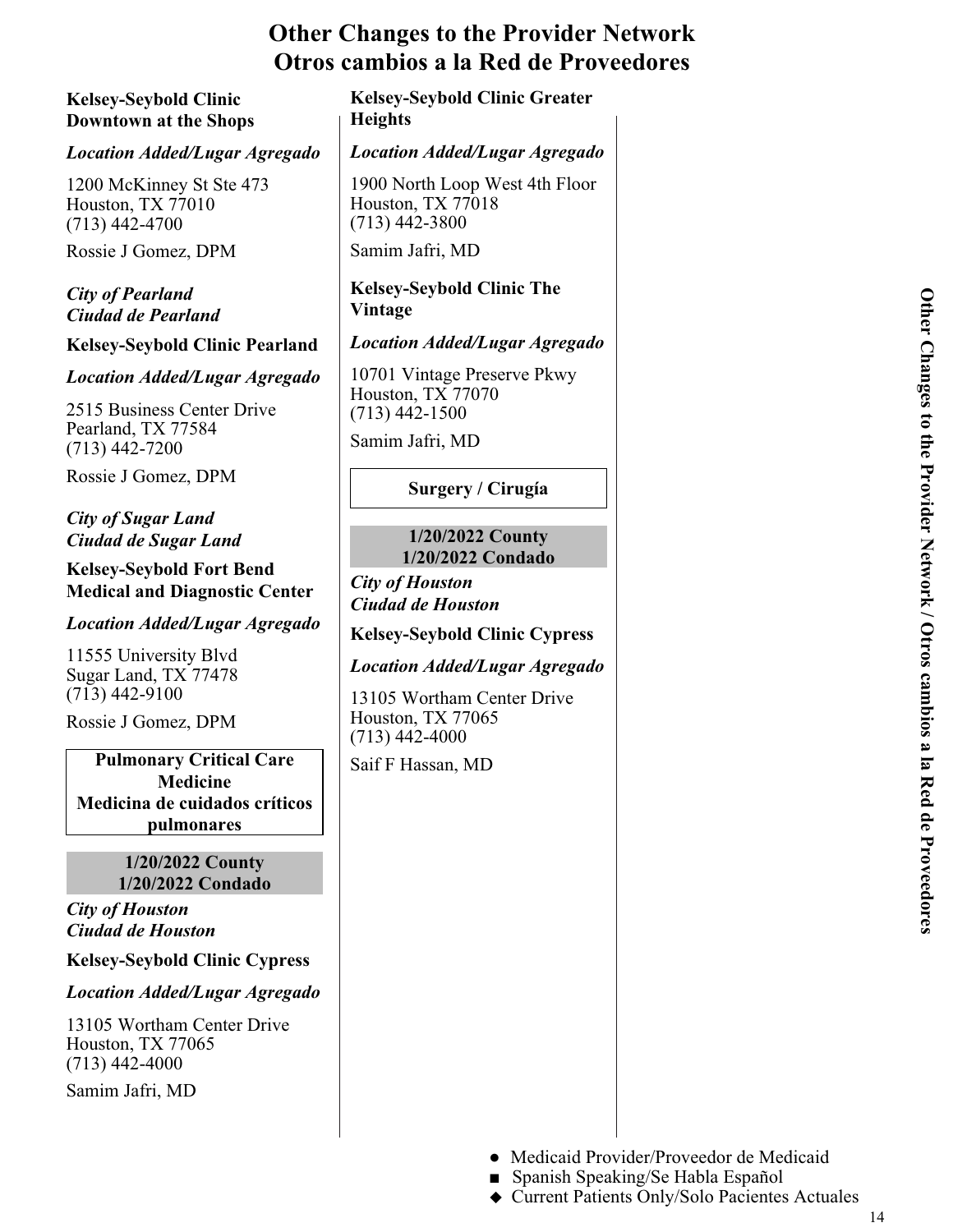#### **Counselor / Consejero**

#### **1/20/2022 County 1/20/2022 Condado**

*City of Angleton Ciudad de Angleton*

#### **The Gulf Coast Center**

2352 E Mulberry St Angleton, TX 77515 (800) 643-0967

Jamila Woods, MSW◆

#### *City of Houston Ciudad de Houston*

#### **Citrus Medical**

4126 Southwest Fwy Houston, TX 77027 (682) 727-0175

Henrietta Udunenwu, MSW◆

#### **Grow Healthcare Group PA**

700 Milam St Ste 1300 Houston, TX 77002 (281) 801-8391

Amanda K Raibourn, MSW◆ Brad L Rzepniewski, MSW◆ Rogenia R Parker, MSW◆

#### **Luna Counseling Houston, PLLC**

20333 State Highway 249 Ste 200 Houston, TX 77070 (832) 947-3993

Carolina Luna, MSW◆

#### **The Harris Center for Mental Health and IDD**

1502 Taub Loop Houston, TX 77030 (713) 970-7000

Kelly Boothe, MSW◆

<span id="page-15-0"></span>15

#### **The Harris Center for Mental Health and IDD**

2627 Caroline St Houston, TX 77004 (713) 970-7000 Kelly Boothe, MSW◆

#### **The Harris Center for Mental Health and IDD**

3737 Dacoma St Houston, TX 77092 (713) 970-7000

Kelly Boothe, MSW◆

#### **The Harris Center for Mental Health and IDD**

5901 Long Dr Houston, TX 77087 (713) 970-7000

Kelly Boothe, MSW◆

#### **The Harris Center for Mental Health and IDD**

6032 Airline Dr Houston, TX 77076 (713) 970-7000

Kelly Boothe, MSW◆

#### **The Harris Center for Mental Health and IDD**

7200 North Loop E Houston, TX 77028 (713) 970-7000

Kelly Boothe, MSW◆

#### **The Harris Center for Mental Health and IDD**

9401 Southwest Fwy Houston, TX 77074 (713) 970-7000

Kelly Boothe, MSW◆

#### **Think Change Counseling**

1350 Nasa Pkwy Ste 112 Houston, TX 77058 (281) 627-9897

- Medicaid Provider/Proveedor de Medicaid
- Spanish Speaking/Se Habla Español
- ◆ Current Patients Only/Solo Pacientes Actuales

Justine L Moore, MSW◆

*City of Kingwood Ciudad de Kingwood*

#### **AMAD Counseling Services**

800 Rockmead Dr Ste 113 Kingwood, TX 77339 (402) 320-8701

Gabriel Gonzalez, MSW◆

#### **Abundance Counseling Services PLLC**

800 Rockmead Dr Ste 113 Kingwood, TX 77339 (281) 940-5820

Gabriel Gonzalez, MSW◆

#### *City of Pearland Ciudad de Pearland*

#### **Think Change Counseling**

2314 Raffaello Dr Pearland, TX 77581 (281) 627-9897

Justine L Moore, MSW◆

*City of Porter Ciudad de Porter*

#### **Minute Clinic, Located Inside CVS**

23865 Fm 1314 Rd Porter, TX 77365 (855) 417-2486

Kelly J Parker, MSW◆

#### *City of Spring Ciudad de Spring*

#### **LifeStance Health PBH**

2103 Research Forest Dr Ste 175 Spring, TX 77380 (281) 993-3733

Allison Hulett, MSW◆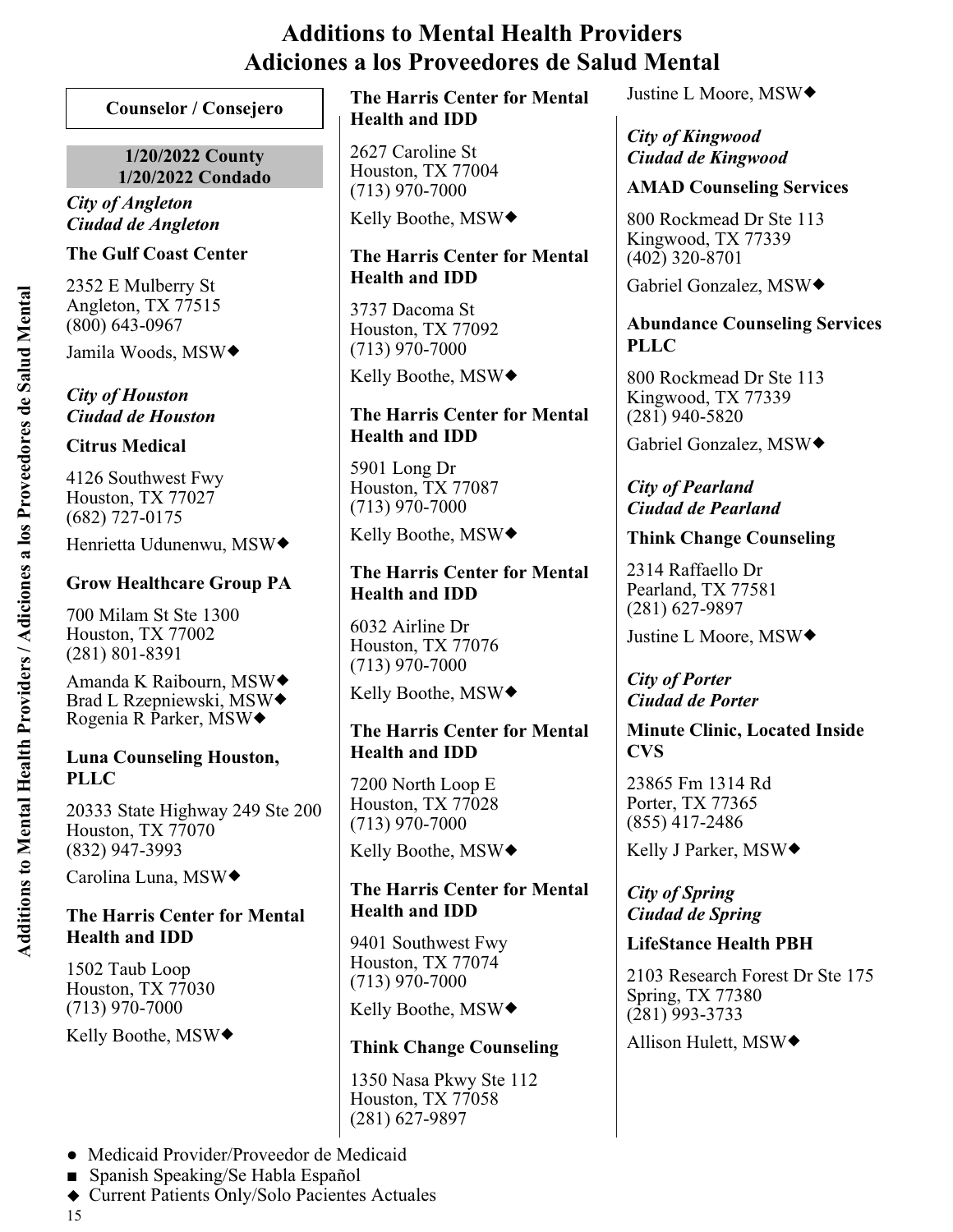#### **Luna Counseling Houston, PLLC**

20212 Champion Forest Dr Ste 700 Spring, TX 77379 (832) 947-3993

Carolina Luna, MSW◆

#### *City of Sugar Land Ciudad de Sugar Land*

#### **Behavioral Health Specialists Medical Group DE PA**

101 Southwestern Blvd Ste 101 Sugar Land, TX 77478 (877) 583-5633

Amy A Padgett, MSW◆

#### *City of Texas City Ciudad de Texas City*

#### **The Gulf Coast Center**

3201 Fm 2004 Rd Texas City, TX 77591 (800) 643-0967

Jamila Woods, MSW◆

#### **The Gulf Coast Center**

7510 Fm 1765 Texas City, TX 77591 (800) 643-0967

Jamila Woods, MSW◆

#### **Psychiatry / Psiquiatría**

#### **1/20/2022 County 1/20/2022 Condado**

*City of Alvin Ciudad de Alvin*

#### **The Gulf Coast Center**

101 Brennen Ln Alvin, TX 77511 (800) 643-0967

Linesse M Vega, MD◆ Natalia Kazakevich, MD◆ Susan F Zink, MD◆

#### *City of Angleton Ciudad de Angleton*

#### **The Gulf Coast Center**

101 Tigner St Angleton, TX 77515 (800) 643-0967

Linesse M Vega, MD◆ Natalia Kazakevich, MD◆ Susan F Zink, MD◆

#### **The Gulf Coast Center**

101 Tigner St Bldg 2 Angleton, TX 77515 (800) 643-0967

Linesse M Vega, MD◆ Natalia Kazakevich, MD◆ Susan F Zink, MD◆

#### **The Gulf Coast Center**

2352 E Mulberry St Angleton, TX 77515 (800) 643-0967

Linesse M Vega, MD◆ Natalia Kazakevich, MD◆ Susan F Zink, MD◆

#### *City of Baytown Ciudad de Baytown*

#### **Texas Behavioral Health**

1650 W Baker Rd Ste A Baytown, TX 77521 (713) 429-5325

Lauren Hilz, MD◆

#### *City of Bellaire Ciudad de Bellaire*

#### **St Hope Foundation Inc**

6800 West Loop S Ste 560 Bellaire, TX 77401 (713) 839-7111

Ashok I Khushalani, MD◆

*City of Conroe Ciudad de Conroe*

#### **St Hope Foundation Inc**

1414 S Frazier St Ste 105 Conroe, TX 77301 (936) 441-2440

Ashok I Khushalani, MD◆

#### **St Hope Foundation Inc**

1414 S Frazier St Ste 106 Conroe, TX 77301 (936) 441-2440

Ashok I Khushalani, MD◆

#### *City of Dickinson Ciudad de Dickinson*

#### **St Hope Foundation Inc**

3750 Medical Park Blvd Ste 150 Dickinson, TX 77539 (832) 738-1305

Ashok I Khushalani, MD◆

#### *City of Friendswood Ciudad de Friendswood*

#### **Texas Behavioral Health**

104 Whispering Pines Ave Friendswood, TX 77546 (281) 900-4374

Devki Patel, MD◆ Jayma Mickler, MD◆ Khwaja K Tariq, MD◆ Miranda Sanchez, MD◆

#### *City of Galveston Ciudad de Galveston*

#### **The Gulf Coast Center**

123 Rosenberg St Ste 4 Galveston, TX 77550 (800) 643-0967

Linesse M Vega, MD◆ Natalia Kazakevich, MD◆ Susan F Zink, MD◆

*City of Houston Ciudad de Houston*

- Medicaid Provider/Proveedor de Medicaid
- Spanish Speaking/Se Habla Español
- ◆ Current Patients Only/Solo Pacientes Actuales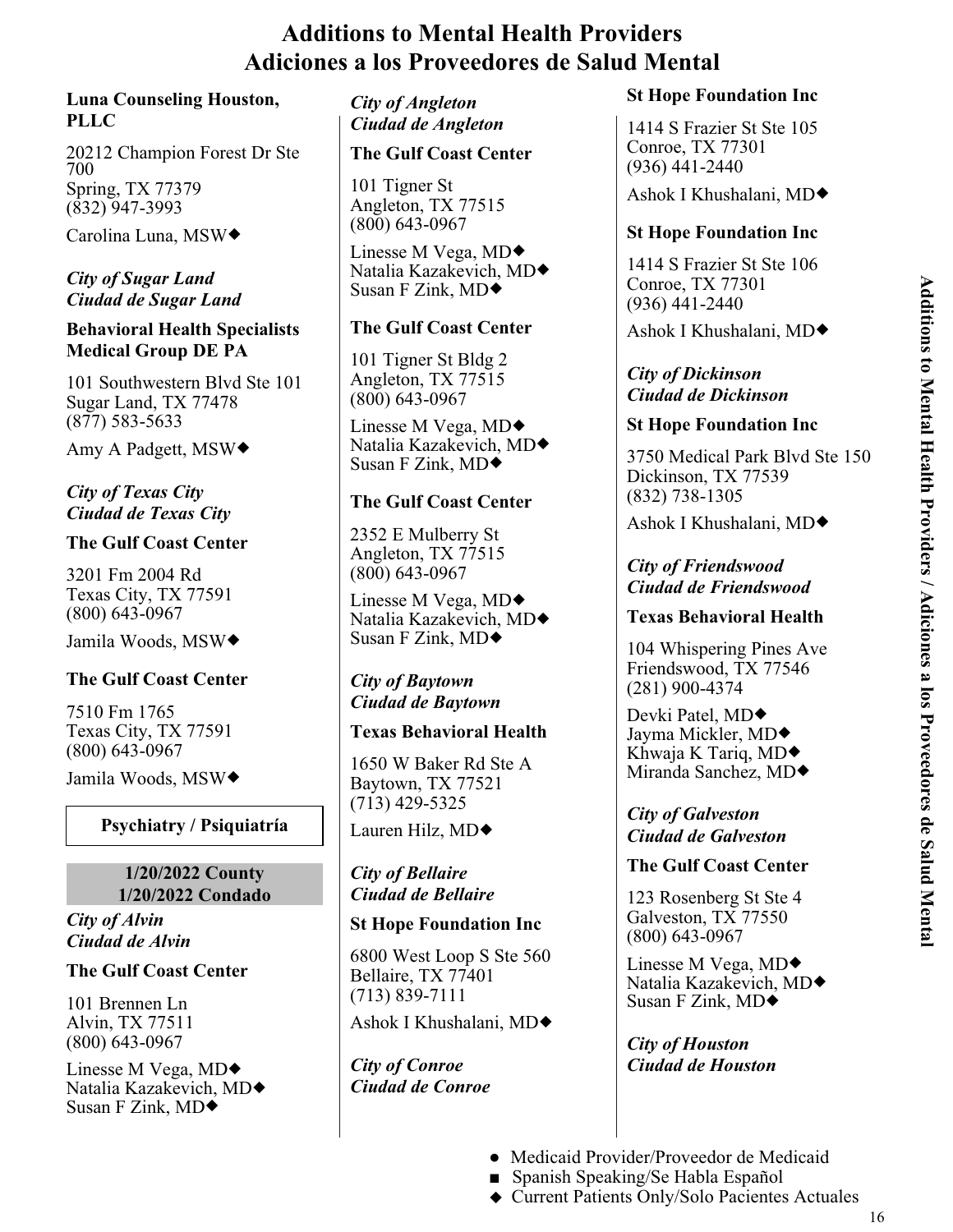#### **St Hope Foundation Inc**

255 Northpoint Dr Ste 200 Houston, TX 77060 (832) 300-8040

Ashok I Khushalani, MD◆

#### **Texas Behavioral Health**

50 Briar Hollow Ln Ste 290W Houston, TX 77027 (281) 816-5930

Hillary Mai, MD◆ Lauren Wilson, MD◆ Miranda Sanchez, MD◆ Saira Mushtaq, MD◆

#### **Texas Behavioral Health**

7505 Main St Ste 150 Houston, TX 77030 (281) 885-8469

DaJonitta Williams, MD◆ Karen L Hughes, MD◆

#### **UT Physicians**

5656 Kelley St Houston, TX 77026 (713) 566-5964

Urooj Saeed, MD◆

#### *City of Katy Ciudad de Katy*

#### **TMS Neurohealth Centers Texas PLLC**

23530 Kingsland Blvd Ste 301 Katy, TX 77494 (855) 940-4867

Aqeel Hashmi, MD◆

#### *City of Pasadena Ciudad de Pasadena*

#### **Texas Behavioral Health**

3407 Spencer Hwy Ste 200 Pasadena, TX 77504 (281) 766-3920

Terica Burkins, MD◆

#### **Texas Behavioral Health**

4102 Woodlawn Ave Ste 210 Pasadena, TX 77504 (832) 895-7125

Nikita Engineer, MD◆

*City of Pearland Ciudad de Pearland*

#### **Texas Behavioral Health**

12234 Shadow Creek Pkwy Ste 104 Pearland, TX 77584 (281) 315-9508

Allison N Rakay, MD◆ Kim Vu Tran, MD◆

#### **Texas Behavioral Health**

12234 Shadow Creek Pkwy Ste 4104 Pearland, TX 77584 (281) 315-9508

Fasiha Haq, MD◆ Saira Mushtaq, MD◆ Salah U Qureshi, MD◆ Victor Bui, MD◆

#### **Texas Behavioral Health**

12234 Shadow Creek Pkwy Ste 104 Pearland, TX 77584 (713) 429-5325

Joshua Hiser, MD◆ Miranda Sanchez, MD◆

#### *City of Richmond Ciudad de Richmond*

**TMS Neurohealth Centers Texas PLLC**

21922 Bellaire Blvd Ste 400 Richmond, TX 77407 (346) 762-2751

Aqeel Hashmi, MD◆

#### **TMS Neurohealth Centers Texas PLLC**

21922 Bellaire Blvd Ste 400 Richmond, TX 77407 (855) 940-4867

Leroy Arenivar, MD◆

*City of Spring Ciudad de Spring*

#### **TMS Neurohealth Centers Texas PLLC**

6605 Cypresswood Dr Ste 185 Spring, TX 77379 (346) 382-1115

Olayinka M Ayeni, MD◆

#### **TMS Neurohealth Centers Texas PLLC**

20008 Champion Forest Dr Ste 304 Spring, TX 77379 (855) 940-4867

Olayinka M Ayeni, MD◆

#### **TMS Neurohealth Centers Texas PLLC**

2219 Sawdust Rd Ste 402 Spring, TX 77380 (855) 940-4867

Olayinka M Ayeni, MD◆

#### *City of Sugar Land Ciudad de Sugar Land*

#### **St Hope Foundation Inc**

14815 Southwest Fwy Sugar Land, TX 77478 (281) 277-8571

Ashok I Khushalani, MD◆

*City of Texas City Ciudad de Texas City*

#### **The Gulf Coast Center**

3201 Fm 2004 Rd Texas City, TX 77591 (800) 643-0967

Linesse M Vega, MD◆

- Medicaid Provider/Proveedor de Medicaid
	- Spanish Speaking/Se Habla Español
	- ◆ Current Patients Only/Solo Pacientes Actuales 17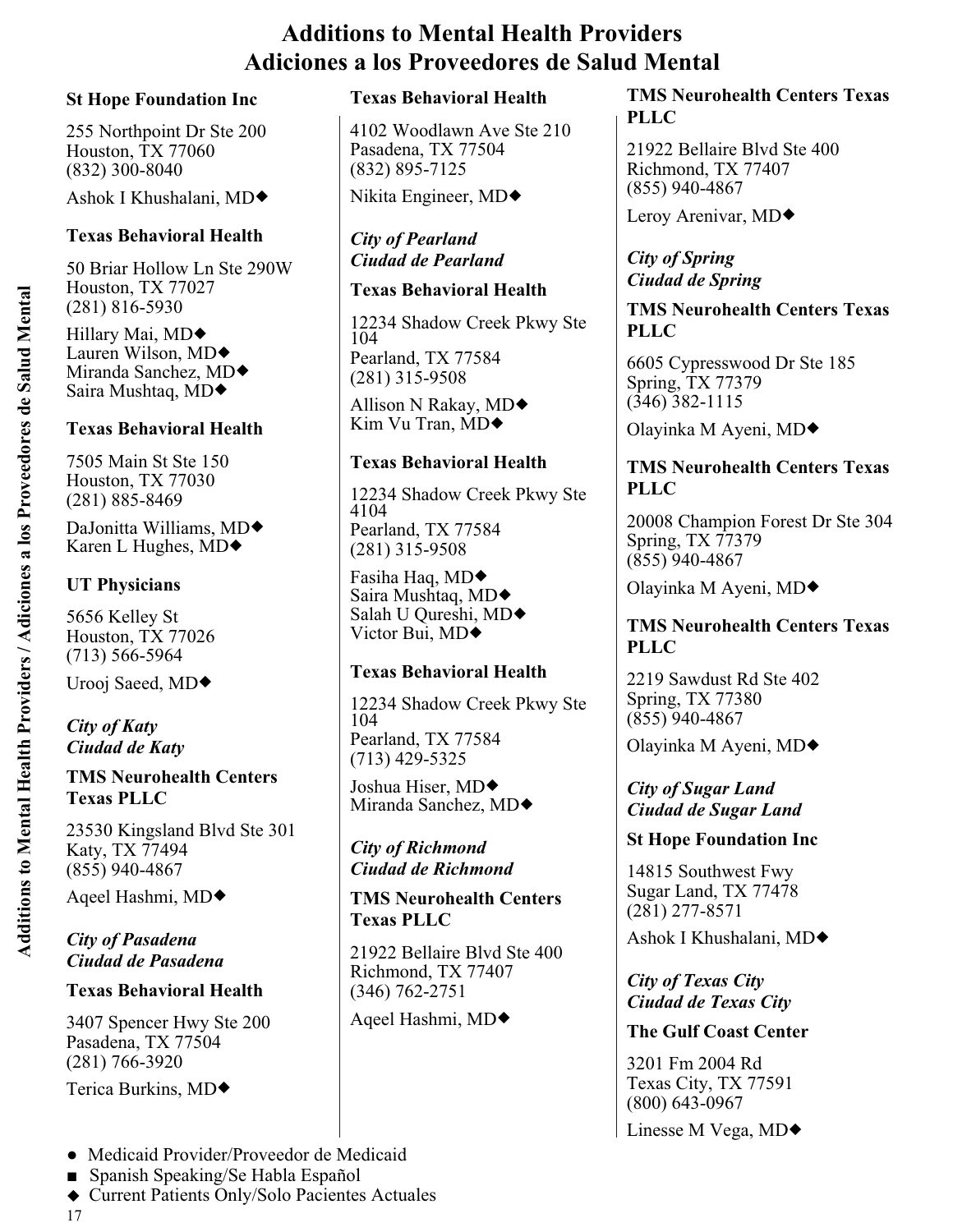Natalia Kazakevich, MD◆ Susan F Zink, MD◆

#### **The Gulf Coast Center**

7510 Fm 1765 Texas City, TX 77591 (800) 643-0967

Linesse M Vega, MD◆ Natalia Kazakevich, MD◆ Susan F Zink, MD◆

**Psychology / Psicología**

**1/20/2022 County 1/20/2022 Condado**

*City of Houston Ciudad de Houston*

#### **Foresight Mental Health**

708 Main St Houston, TX 77002 (510) 926-6677

Jessica Groberio, PHD◆

#### **Lone Star Circle of Care**

4849 Calhoun Rd Ste 1001A Houston, TX 77204 (877) 800-5722

Alicia E Young, PHD◆

#### **The Adolescent Center and Mental Health Services PLLC**

3730 Kirby Dr Ste 904 Houston, TX 77098 (832) 484-2635

Tioana M Maxwell, PHD◆

Additions to Mental Health Providers / Adiciones a los Proveedores de Salud Mental **Additions to Mental Health Providers / Adiciones a los Proveedores de Salud Mental**

- Medicaid Provider/Proveedor de Medicaid
- Spanish Speaking/Se Habla Español
- ◆ Current Patients Only/Solo Pacientes Actuales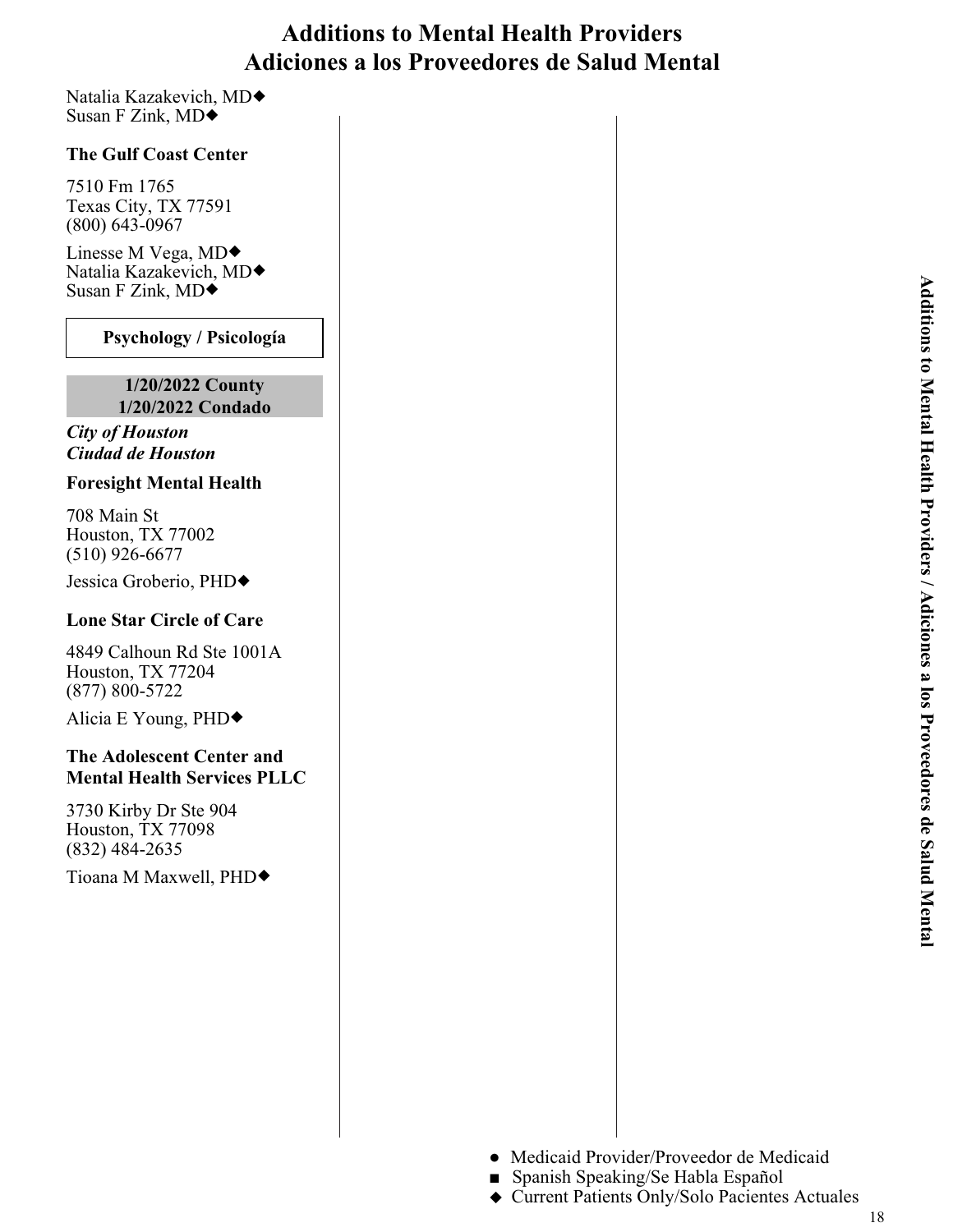## **Terminations to Mental Health Providers Terminaciones a Proveedores de Salud Mental Through 1/31/2022**

The following providers are no longer part of the KelseyCare Advantage provider network. If you need help finding a network provider, please call 713-442-CARE(2273) option 2 or toll-free 1-866-535-8343 (TTY users should dial 1-866-302-9336), or visit [www.kelseycareadvantage.com](http://www.kelseycareadvantage.com) to access our online searchable directory.

Los siguientes proveedores ya no forman parte de la red de proveedores KelseyCare Advantage. Si necesita ayuda la búsqueda de un proveedor de la red, por favor llame al 713-442-CARE(2273) opción 2 o al númerogratuito 1-866-535-8343 (los usuarios de TTY deben marcar 1-866-302-9336) o visite [www.kelseycareadvantage.com](http://www.kelseycareadvantage.com) para acceder a nuestra búsqueda directorio.

**Psychiatry / Psiquiatría**

**1/20/2022 County 1/20/2022 Condado**

*City of Conroe Ciudad de Conroe*

**Carlin Barnes, MD**

1414 S Frazier St Ste 105 Conroe, TX 77301 (936) 441-2440

Barnes Carlin, MD◆

- Medicaid Provider/Proveedor de Medicaid
- Spanish Speaking/Se Habla Español
- ◆ Current Patients Only/Solo Pacientes Actuales
- <span id="page-19-0"></span>19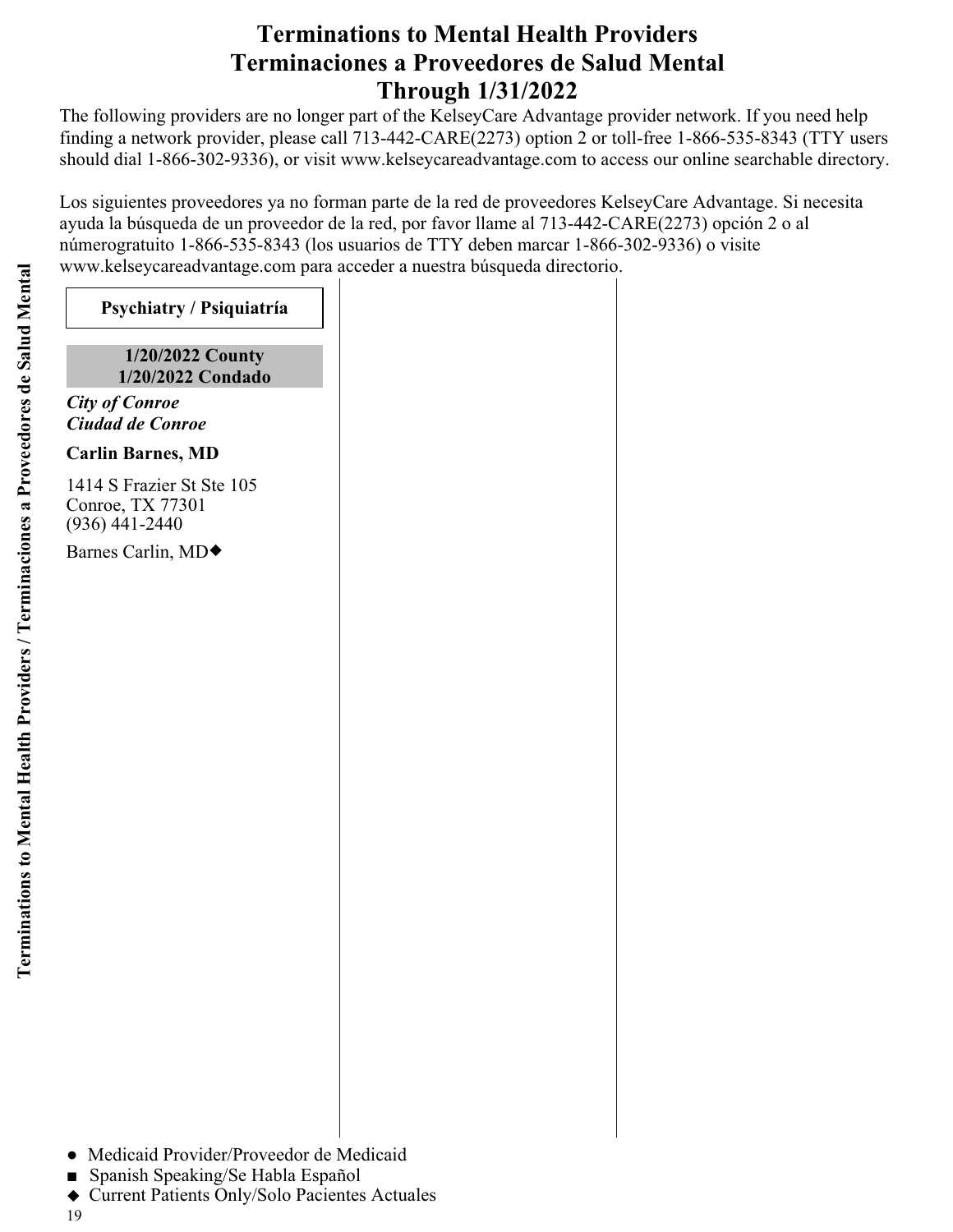## **Additions to Vision Service Providers Adiciones a Proveedores de servicios visión**

#### **Optometry / Optometría**

#### **1/20/2022 County 1/20/2022 Condado**

#### *City of Cypress Ciudad de Cypress*

#### **Cy Fair Eyecare**

9740 Barker Cypress Rd Ste 112 Cypress, TX 77433 (281) 550-7900

Katie Pham, OD◆

#### **Memorial Eye Center**

12320 Barker Cypress Rd # 400 Cypress, TX 77429 (281) 373-1020

Linda T Enciso, OD◆ Sandra Bui, OD◆

#### *City of Friendswood Ciudad de Friendswood*

#### **Parkwood Vision Center**

1102 S Friendswood Dr Ste A Friendswood, TX 77546 (281) 482-0066

Rachael McGee, OD◆

#### **Texas State Optical Baybrook**

19052 Gulf Fwy Friendswood, TX 77546 (281) 486-5043

Jaquelin Escoto, OD◆

#### *City of Houston Ciudad de Houston*

#### **Berkeley Eye Center**

11110 East Fwy Ste 100C Houston, TX 77029 (832) 995-2613

<span id="page-20-0"></span>Elizabeth Trujillo, OD◆ Kelsea Skidmore, OD◆

#### **Berkeley Eye Institute**

1200 McKinney St Ste 411 Houston, TX 77010 (713) 759-9449

Spencer U Obie, OD◆

#### **Charles A Garcia MD PA**

4704 Montrose Blvd Houston, TX 77006 (713) 333-0151

Stephanie Handal, OD◆

#### **Clara Vision**

910 S Wayside Dr Ste 400 Houston, TX 77023 (713) 921-0233

Arshia Khan, OD◆

#### **Corinthian Pointe Tso**

5505 W Orem Dr Ste 400 Houston, TX 77085 (713) 257-8612

Linda T Enciso, OD◆

#### **Eye Center of Houston, Vision Source**

10101 Bissonnet St Houston, TX 77036 (713) 777-2020

Jenny Nguyen, OD◆

#### **Heights Eye Studio**

1533 N Shepherd Dr Ste 120 Houston, TX 77008 (832) 975-7020

Chi-Quang Nguyen, OD◆ Jennifer Vuong, OD◆

#### **Houston Eye Associates Optical Center**

5420 Dashwood Dr Ste 101 Houston, TX 77081 (713) 668-9118

Amna Majeed, OD◆ Sonia Garrido, OD◆

#### **Memorial Eye Center Meyerland**

238 Meyerland Plaza Mall Houston, TX 77096 (713) 771-2020

Darlene Freeman, OD◆

#### **Memorial Eyecare**

2677 Wilcrest Dr Houston, TX 77042 (713) 977-1170

Mehri Moshtaghi, OD◆ Sandra Bui, OD◆

#### **Memorial Oak Forest**

1229 W 43rd St Houston, TX 77018 (713) 686-3221

Kim-Van Chau, OD◆

#### **Myeyedr**

17776 State Highway 249 Ste 15 Houston, TX 77064 (281) 890-8480

Linda Matocha, OD◆ Zubin Chacko, OD◆

#### **Myeyedr**

9105 W Sam Houston Pkwy N # 80 Houston, TX 77064 (281) 970-6900

Matthew J Kauffman, OD◆

#### **Myeyedr**

1051 Halsey St Ste A Houston, TX 77015 (713) 453-2972

Ananya Sen Gupta, OD◆ Jerry Chih, OD◆ Tony N Tran, OD◆ Van K Nguyen, OD◆

#### **Myeyedr**

9950 Katy Fwy Ste A Houston, TX 77055 (713) 468-7631

Faraz Haghighi, OD◆

- Medicaid Provider/Proveedor de Medicaid
- Spanish Speaking/Se Habla Español
- ◆ Current Patients Only/Solo Pacientes Actuales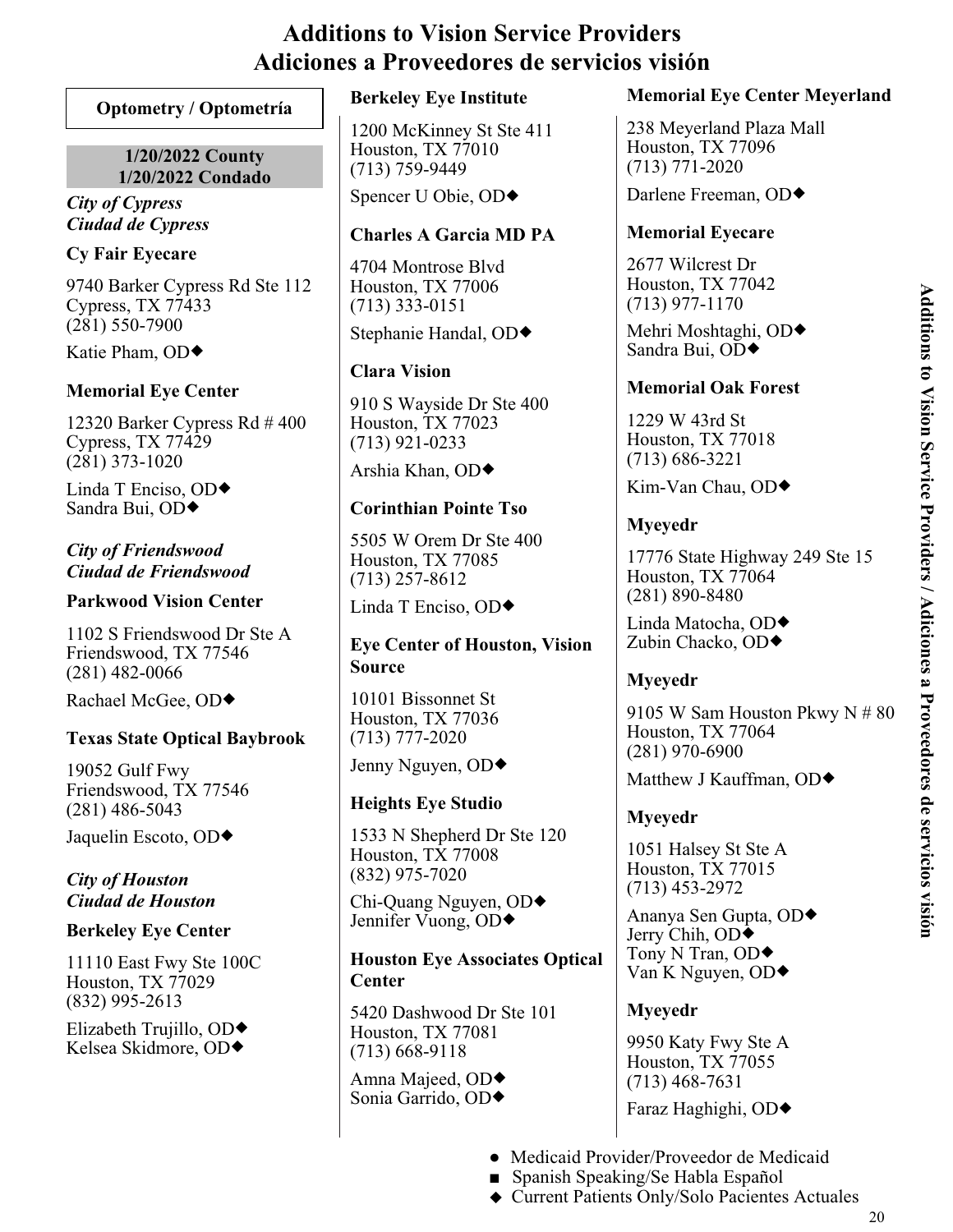## **Additions to Vision Service Providers Adiciones a Proveedores de servicios visión**

#### **Myeyedr**

4850 Main St Houston, TX 77002 (713) 523-5109

Angela C Marcaccio, OD◆

#### **Myeyedr**

4400 North Fwy Ste B300 Houston, TX 77022 (713) 697-2081

Rachel A Cruz, OD◆

#### **Myeyedr**

11159 Westheimer Rd Houston, TX 77042 (713) 978-7504

Nadia T Lera-Augustine, OD◆

#### **Optical Edge**

14870 Space Center Blvd Ste H Houston, TX 77062 (281) 984-7515

Esther Chiu, OD◆

#### **Todays Vision Rice Village**

2366 Rice Blvd Ste A Houston, TX 77005 (713) 521-2020

Mehri Moshtaghi, OD◆

#### **University of Houston College of Optometry**

4901 Calhoun Rd Ste 1228 Houston, TX 77204 (713) 743-2020

Andrew M Archila, OD◆ Kaitlyn A Sapoznik, OD◆ Safinaz Gamini, OD◆ Samantha Wang, OD◆

#### **Vision Care**

6839 Hwy 6 N Houston, TX 77084 (281) 859-9136

Bailey Terhune, OD◆ Chelsea A Ashlaw, OD◆

- Medicaid Provider/Proveedor de Medicaid
- Spanish Speaking/Se Habla Español
- ◆ Current Patients Only/Solo Pacientes Actuales

21

#### **Vision Concept**

12620 Fm 1960 Rd W Ste C2 Houston, TX 77065 (281) 407-4886

Phuong A Doan, OD◆

#### *City of Katy Ciudad de Katy*

#### **Memorial Eyecare**

23701 Cinco Ranch Blvd Ste 170 Katy, TX 77494 (281) 347-3937

Cody Armstrong, OD◆

#### **Myeyedr**

1245 Fry Rd Ste A Katy, TX 77449 (713) 752-2020

Jessica Vien, OD◆ Lan P Tran, OD◆ Lori Shulman, OD◆

*City of La Porte Ciudad de La Porte*

#### **Frazier Eye Center**

9500 Spencer Hwy La Porte, TX 77571 (281) 476-5107

Ashley Olivarez, OD◆ Lisa A Frazier, OD◆ Sarah R Hunter, OD◆ Susana C Moreno, OD◆

#### *City of Missouri City Ciudad de Missouri City*

#### **Memorial Eye Center Missouri Center**

4725 Highway 6 Missouri City, TX 77459 (281) 261-2647

Amelia J Holbrook, OD◆ Anh D Doan, OD◆ Derek Le, OD◆

#### *City of Pasadena Ciudad de Pasadena*

#### **Myeyedr**

3405 Spencer Hwy Pasadena, TX 77504 (281) 875-2020

James Mikkelsen, OD◆

#### *City of Pearland Ciudad de Pearland*

#### **Eyes and Optics of Pearland**

2802 Bus Center Dr Ste 114 Pearland, TX 77584 (713) 436-6005

Leena Ajjour, OD◆

#### **Memorial Eye Center**

2705 Broadway St Ste 115 Pearland, TX 77581 (281) 485-2020

Shelby D Gross, OD◆

*City of Shenandoah Ciudad de Shenandoah*

#### **Child and Family Eye Care**

1508 Research Frst Dr Ste 200 Shenandoah, TX 77381 (281) 292-1600

Sabrina E Charrier, OD◆

#### *City of Sugar Land Ciudad de Sugar Land*

#### **Memorial Eye Center City Walk**

16200 City Walk Sugar Land, TX 77479 (281) 265-2000

George N Zaibaq, OD◆ Veronica G Wong, OD◆

#### **Sugarland Eye and Laser Center PA**

736 Hwy 6 Ste 101 Sugar Land, TX 77478 (281) 240-0478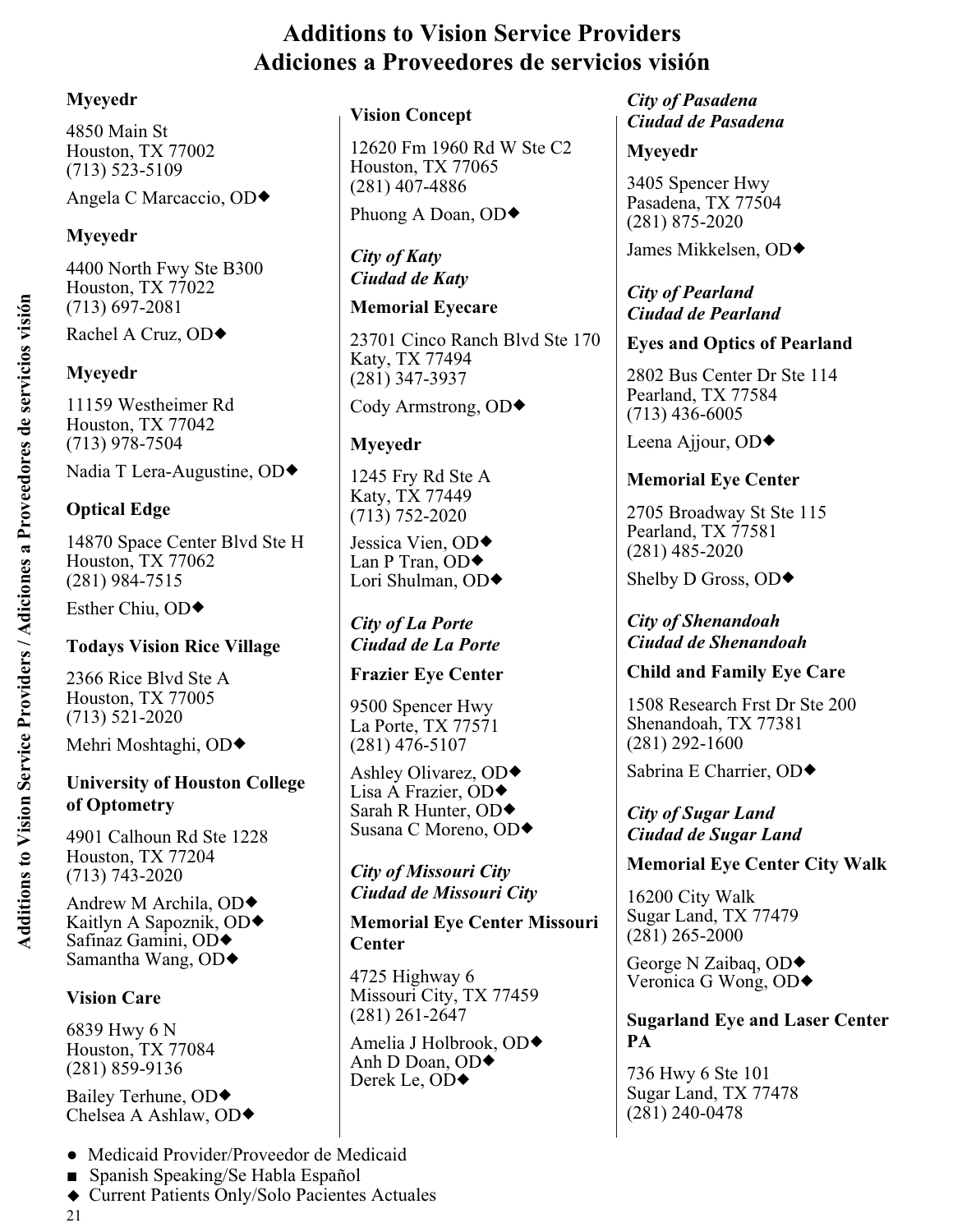## **Additions to Vision Service Providers Adiciones a Proveedores de servicios visión**

Michelle Nguyen, OD◆

*City of The Woodlands Ciudad de The Woodlands*

#### **Texas State Optical Woodlands**

1570 Lake Woodlands Dr The Woodlands, TX 77380 (281) 681-3937

Shannon Levy, OD◆

#### *City of Tomball Ciudad de Tomball*

#### **Myeyedr**

28301 State Hwy 249 Ste 700 Tomball, TX 77375 (281) 351-2020

Brent A Woolverton Jr, OD◆ John F Mann, OD◆ Jonathan F Tran, OD◆ Lizeth Molina, OD◆

#### *City of Waller Ciudad de Waller*

#### **Waller Family Eyecare**

31315 Fm 2920 Rd Ste 19 Waller, TX 77484 (936) 372-3644

Anthony Williamson, OD◆

#### *City of Wharton Ciudad de Wharton*

**Berkeley Eye Center**

1602 N Fulton St Wharton, TX 77488 (979) 532-0805

Adam D Miller, OD◆ Alyce Alven, OD◆ Anthony Kruger, OD◆ Audrey Graham, OD◆ Chandler Mann, OD◆ Charles W Hollas, OD◆ Chase R Hilton, OD◆ David B Beeler, OD◆ David A Garza, OD◆ Dorothy Chou, OD<sup>◆</sup> Elaine Steffensen, OD◆ Flor De Azalea Arenales, OD◆ Holli A Groff, OD◆ Joe Nguyen, OD◆ Jorge E Garrett, OD◆ Karl M Ermis, OD◆ Kayci A Ermis, OD◆ Keith J Ermis, OD◆ Kimberly C Bertrand, OD◆ Macon Newcomer, OD◆ Marsha Thomas, OD◆ Mary Jane Cuevas, OD◆ Nikki S Kokel, OD◆ Paul M Palumbo, OD◆ Pontea A Momeni, OD◆ Preston Davis, OD◆ Robert E Brumbelow, OD◆ Robert L Reid, OD◆ Roosevelt Gloyd, OD◆ Sarah Weeks, OD◆ Whitney J Barker, OD◆

#### *City of Willis Ciudad de Willis*

#### **Willis Family Eyecare**

12709 Interstate 45 N Ste 500 Willis, TX 77318 (936) 856-9400

Thanhloan Richter, OD◆

- Medicaid Provider/Proveedor de Medicaid
	- Spanish Speaking/Se Habla Español
- ◆ Current Patients Only/Solo Pacientes Actuales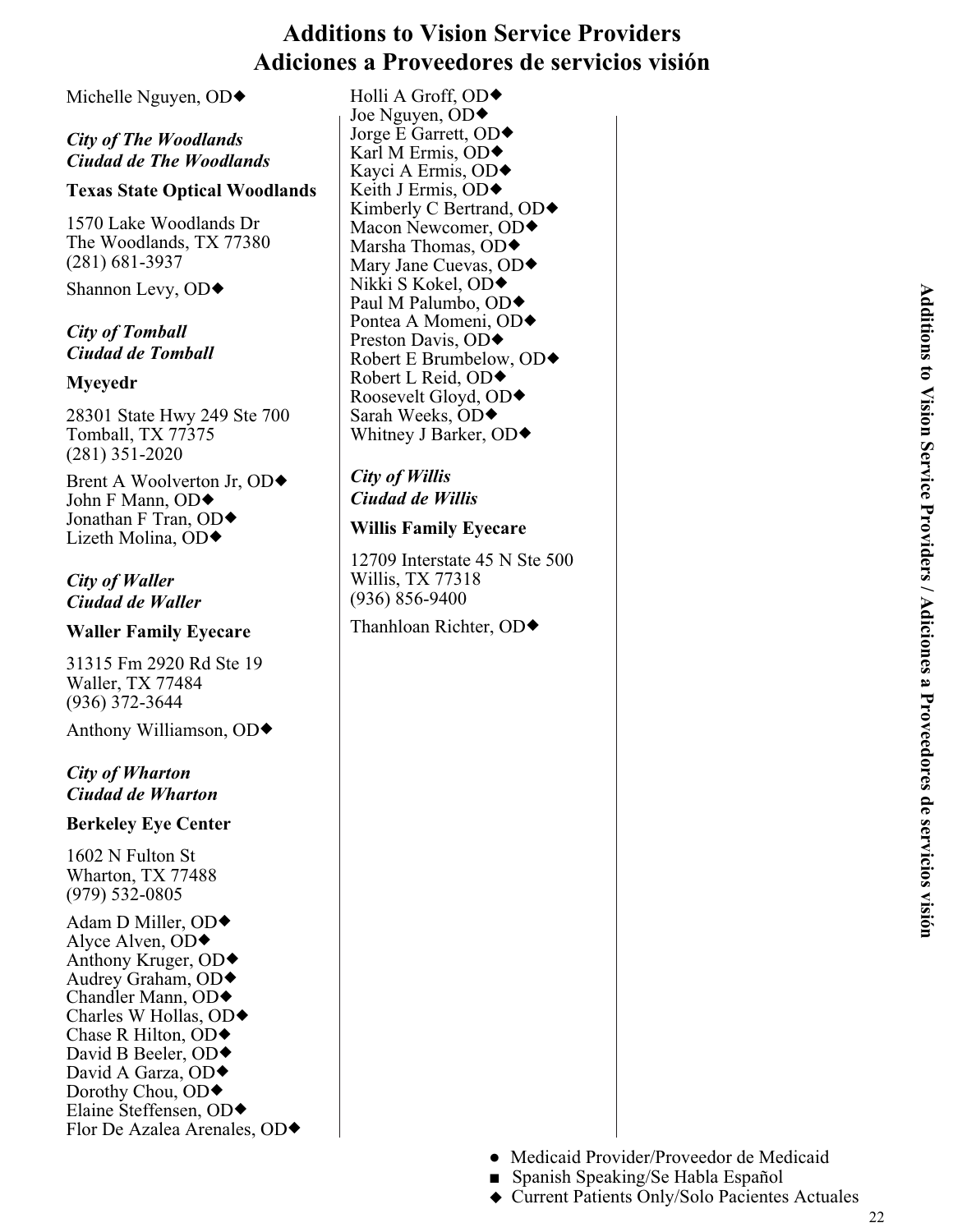## **Terminations to Vision Service Providers Terminaciones a Proveedores de servicios visión Through 1/31/2022**

The following providers are no longer part of the KelseyCare Advantage provider network. If you need help finding a network provider, please call 713-442-CARE(2273) option 2 or toll-free 1-866-535-8343 (TTY users should dial 1-866-302-9336), or visit [www.kelseycareadvantage.com](http://www.kelseycareadvantage.com) to access our online searchable directory.

Los siguientes proveedores ya no forman parte de la red de proveedores KelseyCare Advantage. Si necesita ayuda la búsqueda de un proveedor de la red, por favor llame al 713-442-CARE(2273) opción 2 o al númerogratuito 1-866-535-8343 (los usuarios de TTY deben marcar 1-866-302-9336) o visite [www.kelseycareadvantage.com](http://www.kelseycareadvantage.com) para acceder a nuestra búsqueda directorio.

#### **Optometry / Optometría**

**1/20/2022 County 1/20/2022 Condado**

*City of Cypress Ciudad de Cypress*

#### **Crystal Eyecare PA**

13611 Skinner Rd Ste 155 Cypress, TX 77429 (281) 304-5060

Teresa To, OD◆

#### **Strong Vision Center**

17445 Spring Cypress Rd Ste G Cypress, TX 77429 (281) 373-3063

Lindsay S Owen, OD◆

#### *City of Houston Ciudad de Houston*

#### **Clara Vision**

910 S Wayside Dr Ste 400 Houston, TX 77023 (713) 921-0233

Clara A Munoz, OD◆

#### **Eye Trends Memorial Pllc**

14441 Memorial Dr Ste 13 Houston, TX 77079 (713) 973-2020

Scott M Ryf, OD◆

#### **Eye Trends Town & Country**

14441 Memorial Dr Ste 13 Houston, TX 77079 (281) 497-2988

Larry A Spitzberg, OD◆

#### **Texas State Optical Northshore**

1051 Halsey St Ste A Houston, TX 77015 (713) 453-2972

Cody Whiddon, OD◆ Eric K Underwood, OD◆ Hong Vinh Van Le, OD◆ Maria Dupre-Courson, OD◆ Michael J Moulder, OD◆ Michael A Reade, OD◆ Michael Tran, OD◆ Mona Moshtaghi, OD◆ Phong Q Pham, OD◆ Sabah Hasan, OD◆ Saira Kurjee, OD◆ Savannah Dodds, OD◆

#### **Texas State Optical Willowbrook**

17776 State Highway 249 Ste 15 Houston, TX 77064 (281) 890-8480

John H Dang, OD◆

#### **Westside Eye Care**

1560 Eldridge Pkwy Ste 136 Houston, TX 77077 (281) 531-7020

Lara Nguyen, OD◆

#### *City of Missouri City Ciudad de Missouri City*

#### **Sienna Eye Associates PA**

8880 Hwy 6 Ste 200 Missouri City, TX 77459 (281) 778-2020

Alain L Tran, OD◆

*City of Pearland Ciudad de Pearland*

#### **Pearland Professional Vision**

9215 Broadway St Ste 119 Pearland, TX 77584 (281) 997-2015

Cassandra N Benedick, OD◆

#### *City of Spring Ciudad de Spring*

#### **Memorial Eyecare**

2319 Rayford Rd Ste 200 Spring, TX 77386 (281) 601-1001

Inna Polishchuk, OD◆

#### *City of Sugar Land Ciudad de Sugar Land*

#### **Eagle Eye Center LLC**

1730 Williams Trace Blvd Ste J Sugar Land, TX 77478 (281) 491-2199

Yaqun Bao, OD◆

- Medicaid Provider/Proveedor de Medicaid
- Spanish Speaking/Se Habla Español
- <span id="page-23-0"></span>◆ Current Patients Only/Solo Pacientes Actuales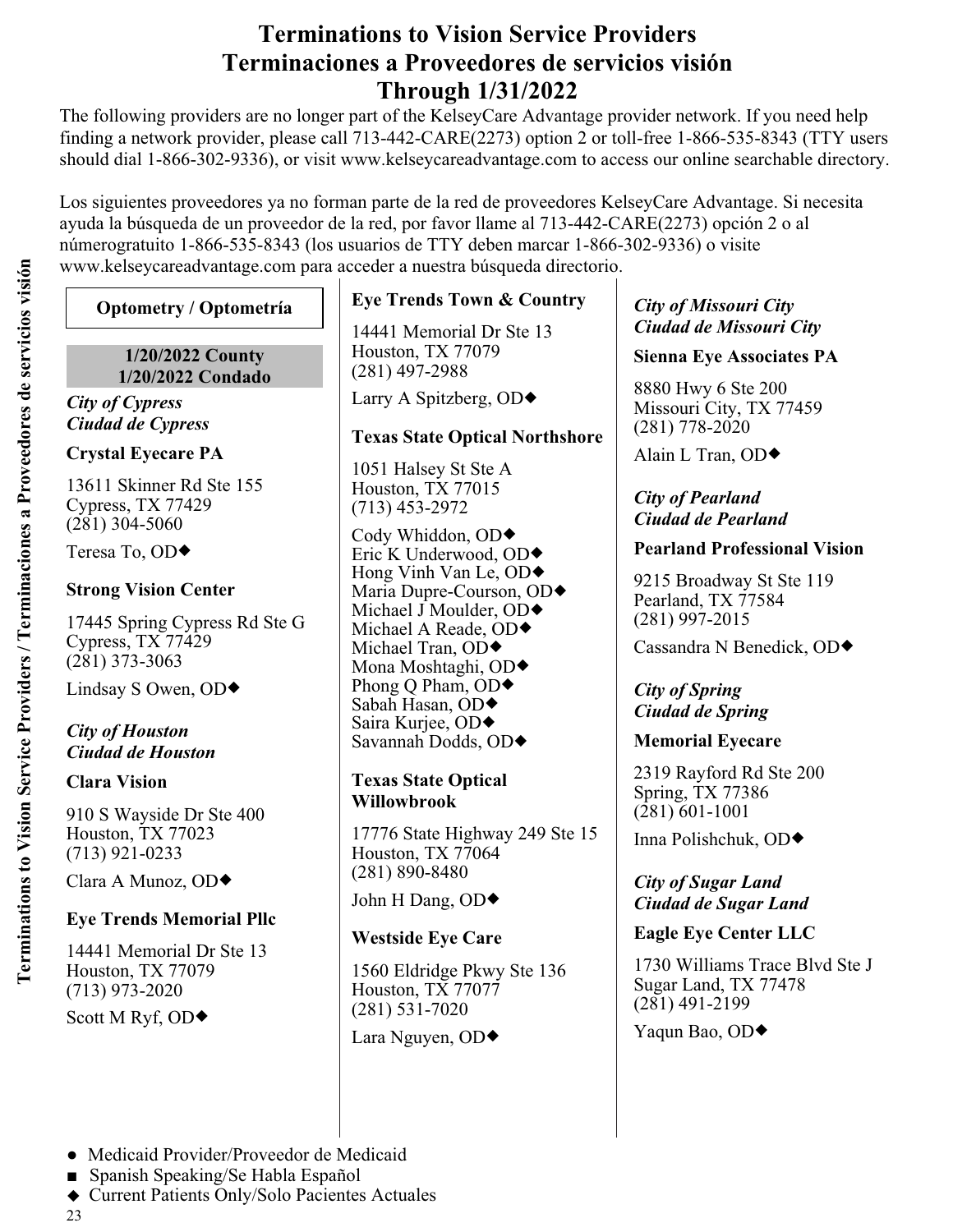## **Terminations to Vision Service Providers Terminaciones a Proveedores de servicios visión Through 1/31/2022**

The following providers are no longer part of the KelseyCare Advantage provider network. If you need help finding a network provider, please call 713-442-CARE(2273) option 2 or toll-free 1-866-535-8343 (TTY users should dial 1-866-302-9336), or visit www.kelseycareadvantage.com to access our online searchable directory.

Los siguientes proveedores ya no forman parte de la red de proveedores KelseyCare Advantage. Si necesita ayuda la búsqueda de un proveedor de la red, por favor llame al 713-442-CARE(2273) opción 2 o al númerogratuito 1-866-535-8343 (los usuarios de TTY deben marcar 1-866-302-9336) o visite www.kelseycareadvantage.com para acceder a nuestra búsqueda directorio.

| <b>Memorial Eye Center City</b><br>Walk                       |
|---------------------------------------------------------------|
| 16200 City Walk<br>Sugar Land, TX 77479<br>$(281)$ 265-2000   |
| Roxana T Hemmati, OD◆                                         |
| <b>City of Waller</b><br>Ciudad de Waller                     |
| <b>Waller Family Eyecare</b>                                  |
| 31315 Fm 2920 Rd Ste 19<br>Waller, TX 77484<br>(936) 372-3644 |
| Elena Lischau, OD◆                                            |
|                                                               |
|                                                               |
|                                                               |
|                                                               |
|                                                               |
|                                                               |
|                                                               |
|                                                               |
|                                                               |
|                                                               |
|                                                               |
|                                                               |
|                                                               |

- Medicaid Provider/Proveedor de Medicaid
- Spanish Speaking/Se Habla Español
- ◆ Current Patients Only/Solo Pacientes Actuales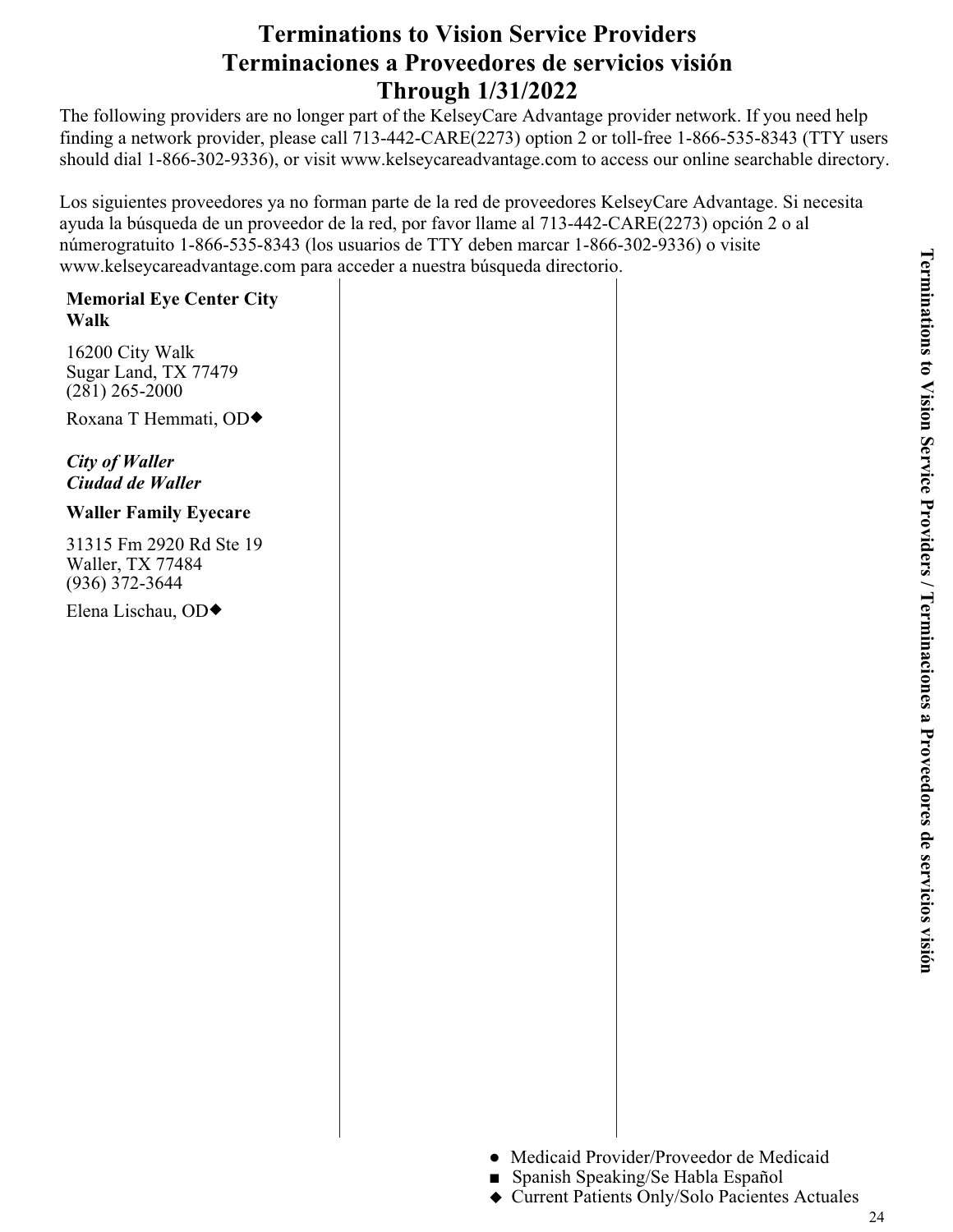## **Additions/Reinstatements To The Pharmacy Network - Part B Drugs Adiciones/reinstalaciones en la Red de Farmacias - Medicamentos de la Parte B**

**Fort Bend County Fort Bend Condado**

*City of MISSOURI CITY Ciudad de MISSOURI CITY*

**THE BOX PHARMACYA** 2332 TEXAS PKWY MISSOURI CITY, TX 77489 (281) 969-7820

*City of STAFFORD Ciudad de STAFFORD*

#### **HEALTH WISE PHARMACY**p 4639 SOUTH MAIN ST

STAFFORD, TX 77477 (346) 350-5243

*City of SUGAR LAND Ciudad de SUGAR LAND*

**IV RX PHARMACY**p 14019 SOUTHWEST FWY STE 201 SUGAR LAND, TX 77478 (281) 302-6050

#### **Galveston County Galveston Condado**

#### *City of FRIENDSWOOD Ciudad de FRIENDSWOOD*

**SERVMED RXA** 307 S FRIENDSWOOD DR STE D1 FRIENDSWOOD, TX 77546 (346) 313-8575

*City of GALVESTON Ciudad de GALVESTON*

#### **GALVESTON BROADWAY DRUGA**

2027 BROADWAY AVE J GALVESTON, TX 77550 (409) 765-7701

<span id="page-25-0"></span>25

 **Harris County / Condado**

*City of HUMBLE Ciudad de HUMBLE*

**FLASHFILL PHARMACY**p 8484 WILL CLAYTON PKWY STE 1 HUMBLE, TX 77338 (832) 995-5202

**HEALTH FIRST PHARMACY SERVICES▲●** 1420 FM 1960 BYPASS RD E STE 1 HUMBLE, TX 77338 (281) 318-7557

*City of PASADENA Ciudad de PASADENA*

LA FE PHARMACYA 3122 SPENCER HWY STE 170 PASADENA, TX 77504 (321) 987-0900

**PCF PHARMACYA** 1017 FAIRMONT PKWY PASADENA, TX 77504 (713) 947-9696

 **Wharton County / Condado**

*City of EL CAMPO Ciudad de EL CAMPO*

**MID COAST PHARMACYA** 1201 N MECHANIC ST EL CAMPO, TX 77437 (979) 942-3584

- Pharmacies that can fill a 90-day supply prescription / Farmacias que pueden surtir una receta de suministro de 90 días
- \* Preferred Cost Sharing / de costo compartido preferido
- Compound Credentialed / Compuesto acreditadoto
- $\triangle$  Retail/Minorista
- $\blacklozenge$  Long Term Care/Cuidados a Largo Plazo
- $\vee$  Home Infusion/Infusión en el Hogar